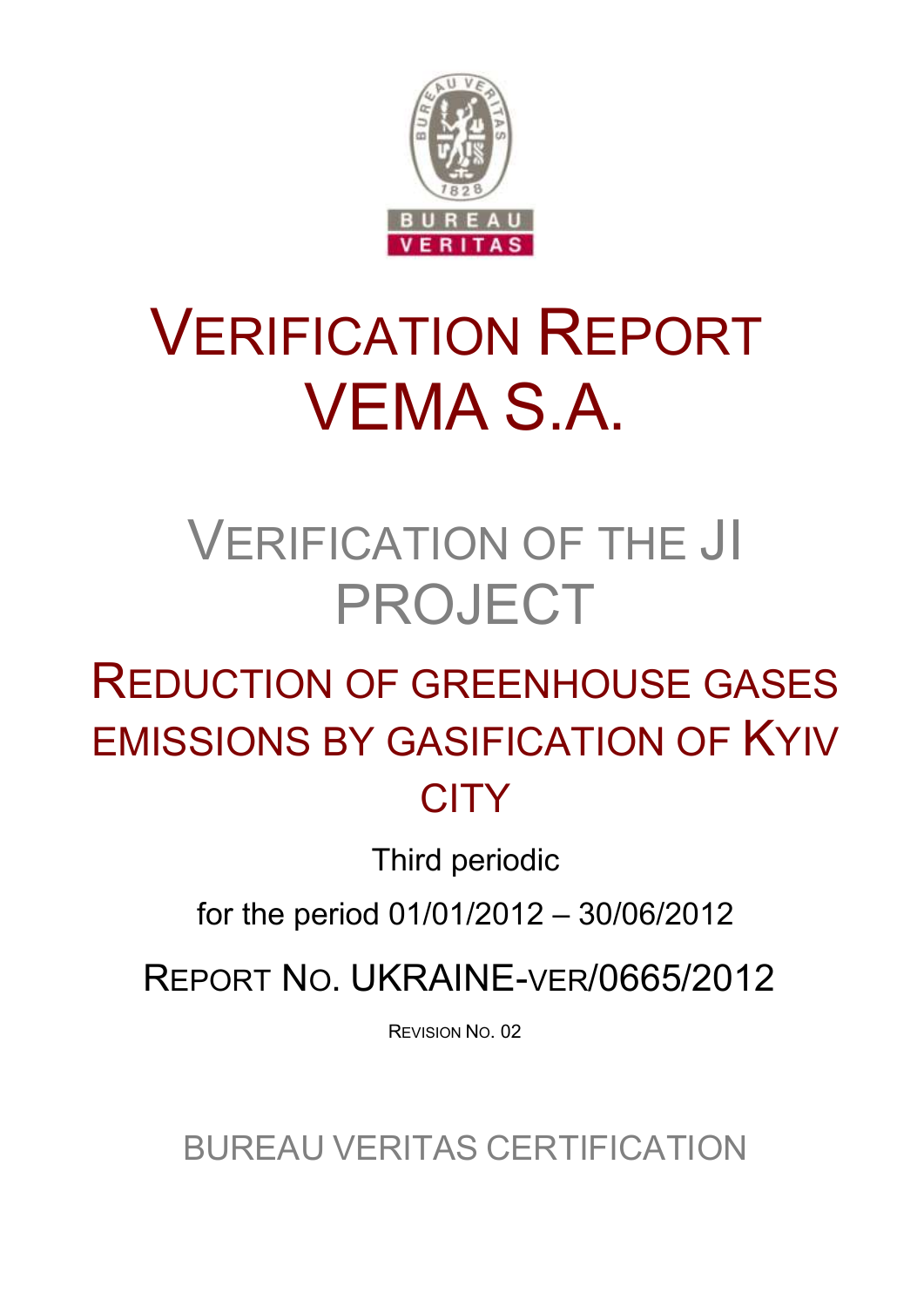

**BUREAU**<br>**VERITAS E R I TA** 

VERIFICATION REPORT

| Date of first issue:<br>10/09/2012 | Organizational unit:<br><b>Bureau Veritas Certification</b><br><b>Holding SAS</b> |  |
|------------------------------------|-----------------------------------------------------------------------------------|--|
| Client:<br>VEMA S.A.               | Client ref.:<br><b>Fabian Knodel</b>                                              |  |

Summary:

Bureau Veritas Certification has made the third periodic verification for the period from January 1, 2012 to June 30, 2012 of the "Reduction of greenhouse gases emissions by gasification of Kyiv city" project of VEMA S.A., located in Kyiv city, Ukraine, and applying JI specific approach, on the basis of UNFCCC criteria for the JI, as well as criteria given to provide for consistent project operations, monitoring and reporting. UNFCCC criteria (but for the crediting period) refer to Article 6 of the Kyoto Protocol, the JI rules and modalities and the subsequent decisions by the JI Supervisory Committee, as well as the host country criteria.

The verification scope is defined as a periodic independent review and ex post determination by the Accredited Entity of the monitored reductions in GHG emissions during defined verification period, and consisted of the following three phases: i) desk review of the monitoring report against project design and the baseline and monitoring plan, ii) follow-up interviews with project stakeholders; iii) resolution of outstanding issues and the issuance of the final verification report and opinion. The overall verification, from Contract Review to Verification Report & Opinion, was conducted using Bureau Veritas Certification internal procedures.

The first output of the verification process is a list of Clarification, Corrective Actions Requests, Forward Actions Requests (CR, CAR and FAR), presented in Appendix A.

In summary, Bureau Veritas Certification confirms that the project is implemented as planned and described in approved project design documents. Installed equipment that is essential for generating emission reduction runs reliably and is calibrated appropriately. The monitoring system is in place and the project is generating GHG emission reductions. The GHG emission reduction is calculated without material errors and the ERUs issued totalize 309 494 tonnes of CO2 equivalent for the monitoring period from 01/01/2012 to 30/06/2012.

Our opinion relates to the project's GHG emissions and resulting GHG emission reductions reported and related to the approved project baseline and monitoring plan, and its associated documents.

| Report No.:                                                                                    |                 | Subject Group:                                                                                                                               |                       |                                                                                          |
|------------------------------------------------------------------------------------------------|-----------------|----------------------------------------------------------------------------------------------------------------------------------------------|-----------------------|------------------------------------------------------------------------------------------|
| UKRAINE-ver/0665/2012                                                                          | JI              |                                                                                                                                              |                       |                                                                                          |
| Project title:<br>by gasification of Kyiv city<br>Work carried out by:<br>Verifier<br>Verifier |                 | Reduction of greenhouse gases emissions<br>Oleg Skoblyk - Team Leader, Climate Change Lead<br>Volodymyr Kulish - Team Member, Climate Change |                       |                                                                                          |
| Work reviewed by:<br>Ivan Sokolov - Internal Technical Reviewer<br>Work approved by:           |                 | Oleksandr Kuzmenko - Technical specialist Veritas<br>Holding                                                                                 | Certifi<br><b>BAS</b> | No distribution without permission from the<br>Client or responsible organizational unit |
| Ivan Sokolov - Operational Manager                                                             |                 |                                                                                                                                              |                       | Limited distribution                                                                     |
| Date of this revision:<br>17/09/2012                                                           | Rev. No.:<br>02 | Number of pages:<br>29                                                                                                                       |                       | Unrestricted distribution                                                                |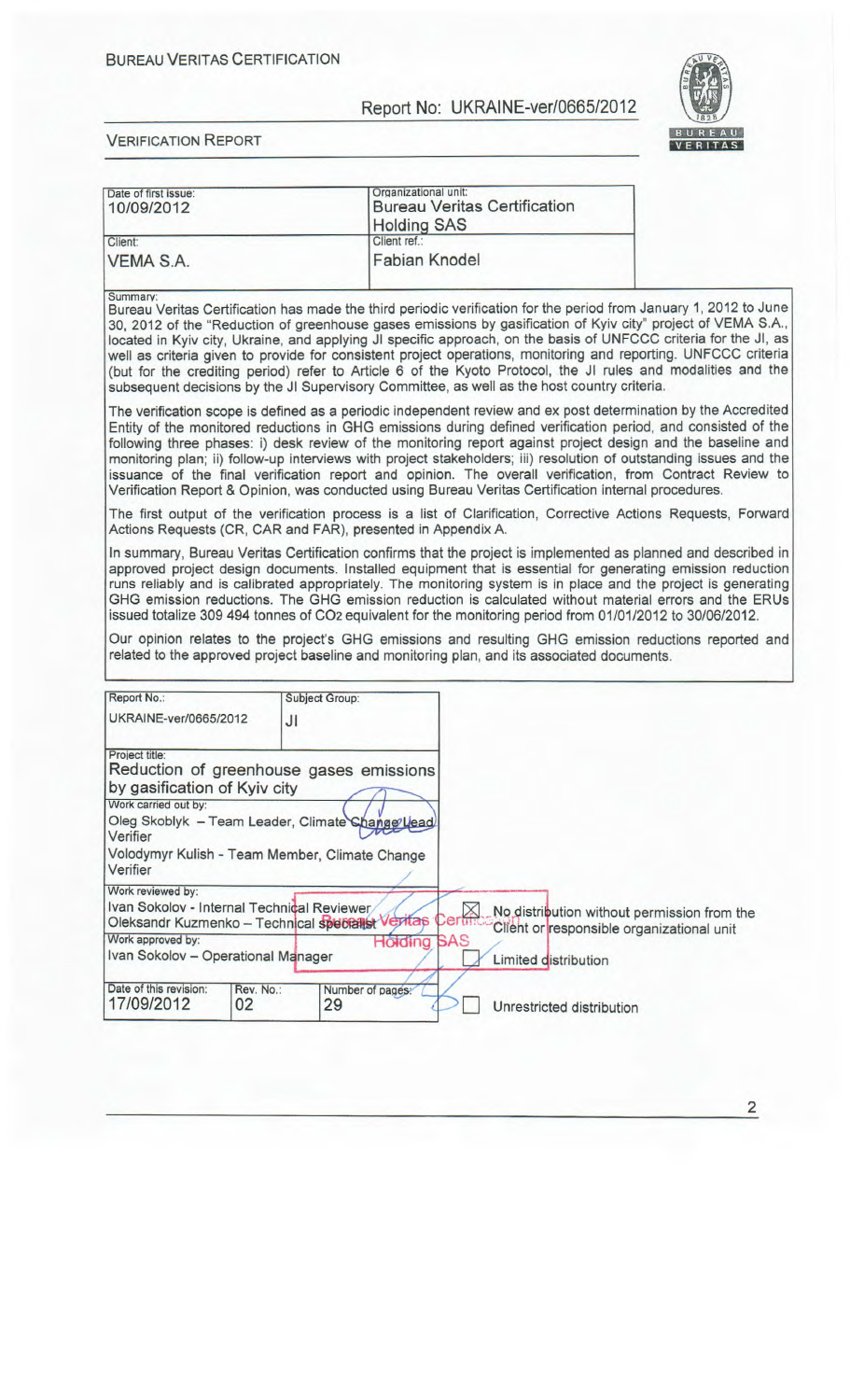

VERIFICATION REPORT

## *Table of Contents Page*

| $\mathbf 1$<br>1.1 | Objective                                                                    | 4              |
|--------------------|------------------------------------------------------------------------------|----------------|
| 1.2                | Scope                                                                        | 4              |
| 1.3                | Verification team                                                            | $\overline{4}$ |
| $\overline{2}$     |                                                                              |                |
| 2.1                | Review of documents                                                          | 5              |
| 2.2                | Follow-up Interviews                                                         | $6\phantom{1}$ |
| 2.3                | Resolution of Clarification, Corrective and Forward Action<br>Requests       | 6              |
| 3                  |                                                                              |                |
| 3.1                | Remaining issues and FARs from previous verifications                        | 8              |
| 3.2                | Project approval by Parties involved (90-91)                                 | 8              |
| 3.3                | Project implementation (92-93)                                               | 8              |
| 3.4                | Compliance of the monitoring plan with the monitoring<br>methodology (94-98) | 10             |
| 3.5                | Revision of monitoring plan (99-100)                                         | 11             |
| 3.6                | Data management (101)                                                        | 11             |
| 3.7                | Verification regarding programmes of activities (102-110)                    | 13             |
| $\overline{4}$     |                                                                              | 14             |
| 5                  |                                                                              |                |
|                    | APPENDIX A: COMPANY PROJECT VERIFICATION PROTOCOL  19                        |                |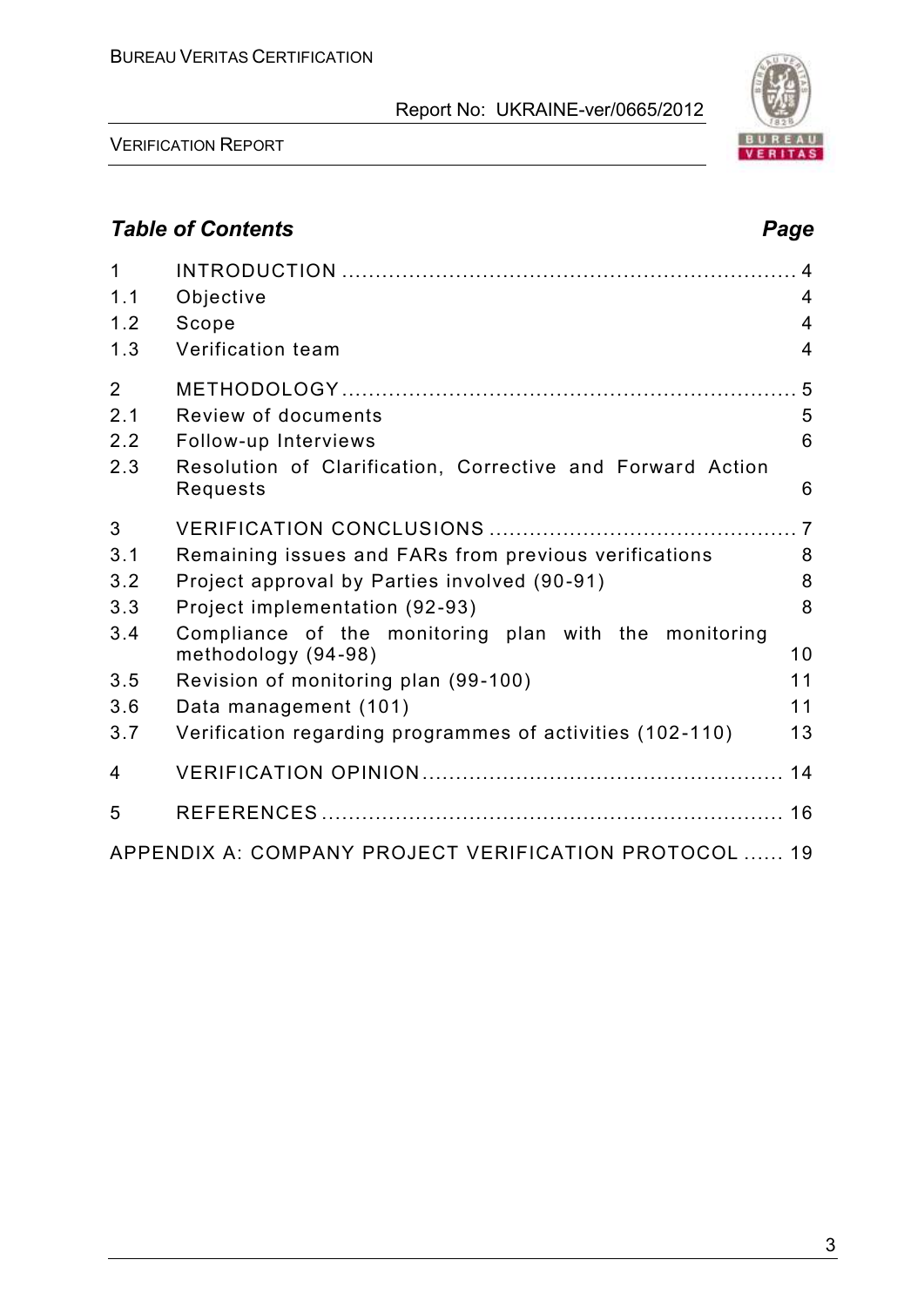

VERIFICATION REPORT

## **1 INTRODUCTION**

VEMA S.A. has commissioned Bureau Veritas Certification to verify the emissions reductions of its JI project "Reduction of greenhouse gases emissions by gasification of Kyiv city" (hereafter called "the project") located in Kyiv city, Ukraine.

This report summarizes the findings of the verification of the project, performed on the basis of UNFCCC criteria, as well as criteria given to provide for consistent project operations, monitoring and reporting.

The verification covers the period from January 1, 2012 to June 30, 2012.

## **1.1 Objective**

Verification is the periodic independent review and ex post determination by the Accredited Independent Entity of the monitored reductions in GHG emissions during defined verification period.

The objective of verification can be divided in Initial Verification and Periodic Verification.

UNFCCC criteria refer to Article 6 of the Kyoto Protocol, the JI rules and modalities and the subsequent decisions by the JI Supervisory Committee, as well as the host country criteria.

#### **1.2 Scope**

The verification scope is defined as an independent and objective review of the project design document, the project's baseline study, and monitoring plan, and monitoring report and other relevant documents. The information in these documents is reviewed against Kyoto Protocol requirements, UNFCCC rules and associated interpretations.

The verification is not meant to provide any consulting towards the Client. However, stated requests for clarifications, corrective a nd/or forward actions may provide input for improvement of the project monitoring towards reductions in the GHG emissions.

## **1.3 Verification Team**

The verification team consists of the following personnel: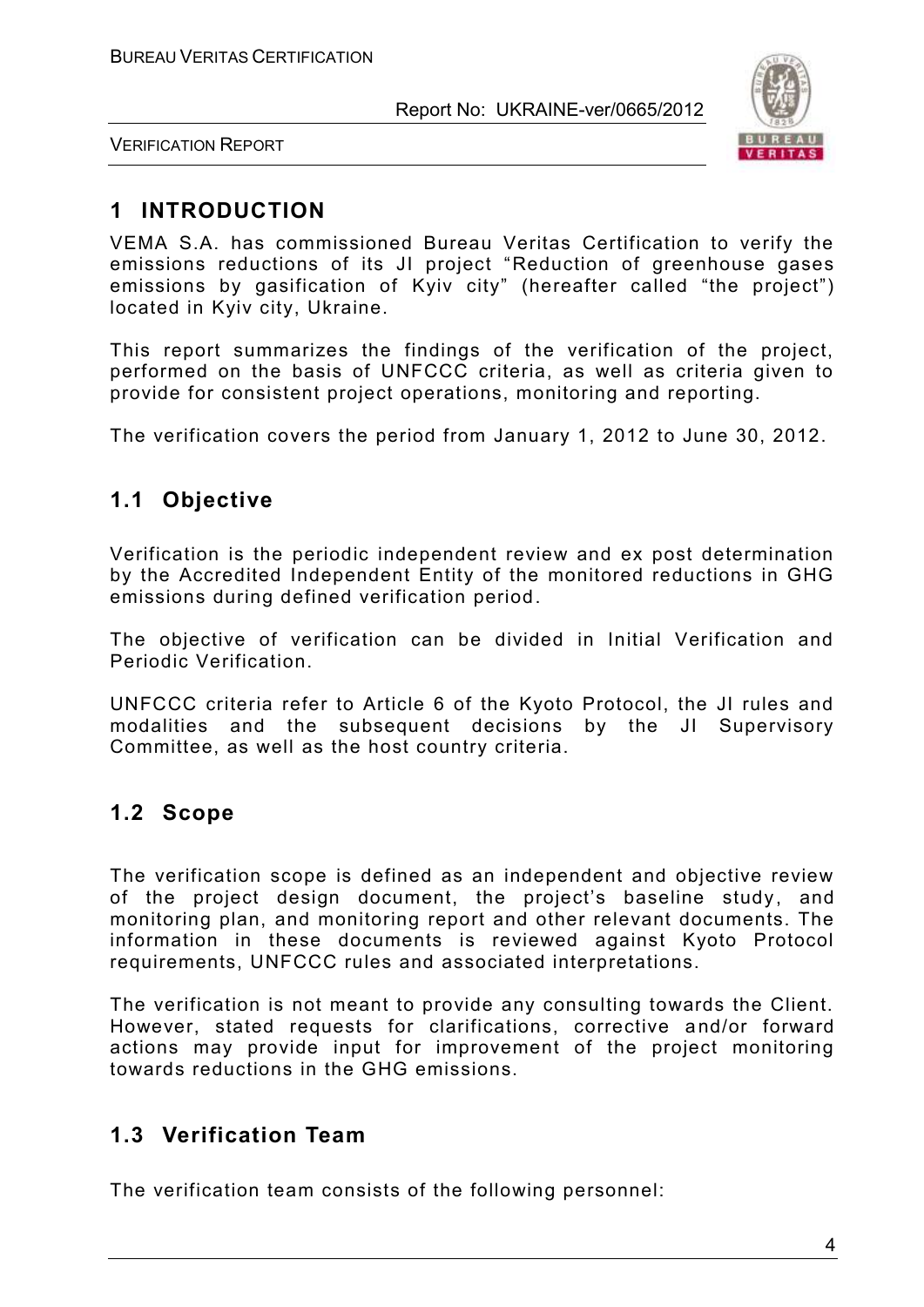

VERIFICATION REPORT

Oleg Skoblyk

Bureau Veritas Certification, Team Leader, Climate Change Lead Verifier

Volodymyr Kulish Bureau Veritas Certification, Team Member, Climate Change Verifier

This verification report was reviewed by:

Ivan Sokolov

Bureau Veritas Certification, Internal Technical Reviewer

Oleksandr Kuzmenko

Bureau Veritas Certification, Technical Specialist

## **2 METHODOLOGY**

The overall verification, from Contract Review to Verification Report & Opinion, was conducted using Bureau Veritas Certification internal procedures.

In order to ensure transparency, a verification protocol was customized for the project, according to the version 01 of the Joint Implementation Determination and Verification Manual, issued by the Joint Implementation Supervisory Committee at its 19 meeting on 04/12/2009. The protocol shows, in a transparent manner, criteria (requirements), means of verification and the results from verifying the identified criteria. The verification protocol serves the following purposes:

- It organizes, details and clarifies the requirements a JI project is expected to meet;
- It ensures a transparent verification process where the verifier will document how a particular requirement has been verified and the result of the verification.

The completed verification protocol is enclosed in Appendix A to this report.

#### **2.1 Review of Documents**

The Monitoring Report (MR) submitted by VEMA S.A. and additional background documents related to the project design and baseline, i.e.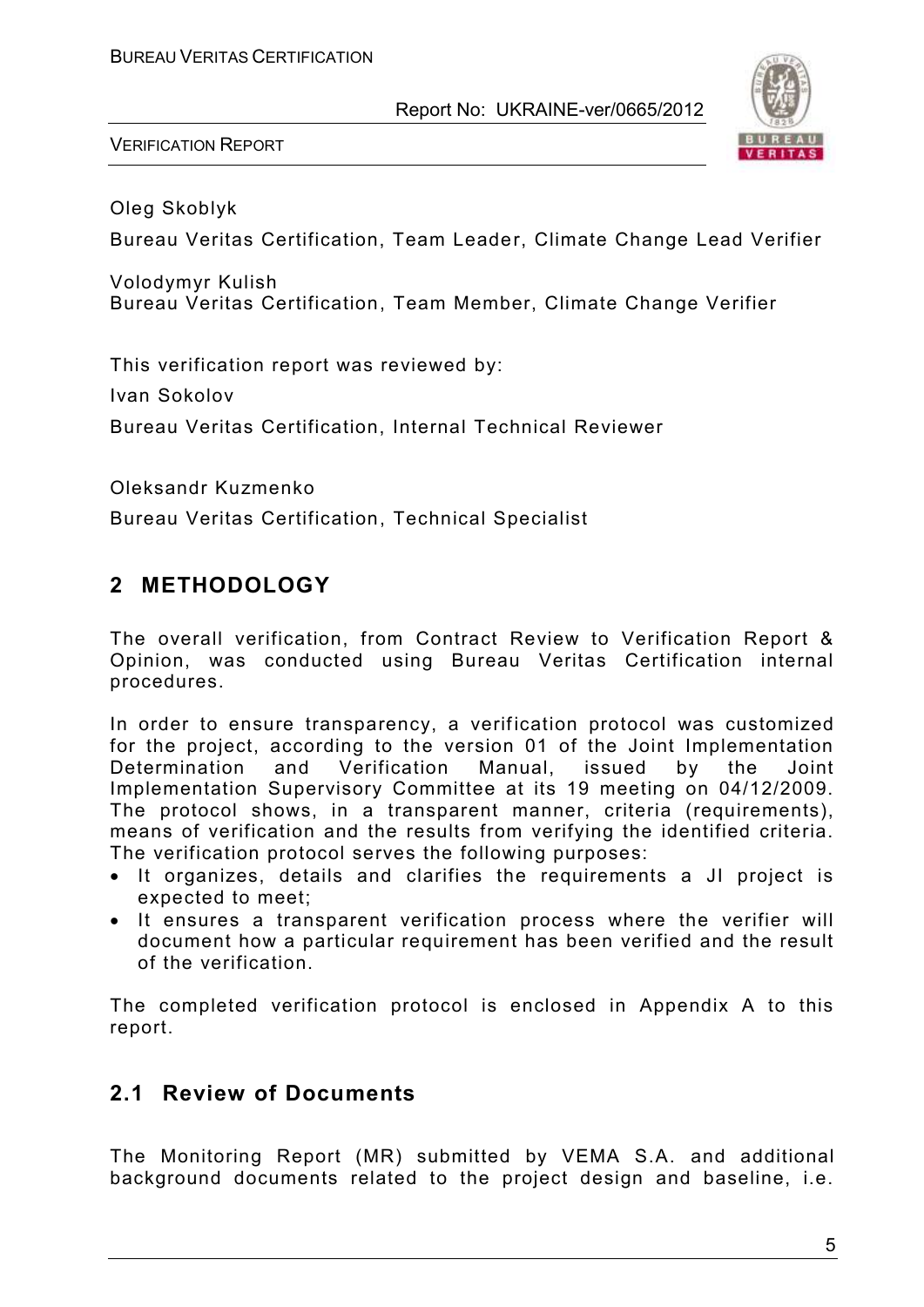

VERIFICATION REPORT

country Law, Project Design Document (PDD), Approved CDM methodology, Determination Report of the project issued by Bureau Veritas Certification Holding SAS No. UKRAINE-det/0442/2012 version 01 as of 06/06/2012, Guidance on criteria for baseline setting and monitoring, Host party criteria, the Kyoto Protocol, Clarifications on Verification Requirements to be Checked by an Accredited Independent Entity were reviewed.

The verification findings presented in this report relate to the Monitoring Report for the period from 01/01/2012 to 30/06/2012 version 01 of September 06, 2012 and version 02 of September 12, 2012 and the project as described in the determined PDD.

## **2.2 Follow-up Interviews**

On 07/09/2012 Bureau Veritas Certification verification team conducted a visit to the project site (PJSC "Kyivgas") and performed (on-site) interviews with project stakeholders to confirm selected information and to resolve issues identified in the document review. Representatives of VEMA S.A. and PJSC "Kyivgas" were interviewed (see References). The main topics of the interviews are summarized in Table 1.

| Interviewed<br>organization | <b>Interview topics</b>                                                    |
|-----------------------------|----------------------------------------------------------------------------|
| PJSC "Kyivgas"              | Organizational structure                                                   |
|                             | Responsibilities and authorities<br>⋗                                      |
|                             | Roles and responsibilities relating to data collection and processing<br>⋗ |
|                             | <b>Equipment installation</b><br>➤                                         |
|                             | Data logging archiving and reporting                                       |
|                             | Metering equipment control<br>➤                                            |
|                             | Metering record keeping system, database<br>⋗                              |
|                             | IT management                                                              |
|                             | Personnel training                                                         |
|                             | Quality control procedures and technology                                  |
|                             | Internal audit and inspections<br>⋗                                        |
| Consultant:                 | Baseline methodology<br>⋗                                                  |
| VEMA S.A.                   | Monitoring plan                                                            |
|                             | Monitoring report                                                          |
|                             | Deviations from the PDD                                                    |

**Table 1 Interview topics**

## **2.3 Resolution of Clarification, Corrective and Forward Action Requests**

The objective of this phase of the verification is to raise the requests for corrective actions and clarification and any other outstanding issues that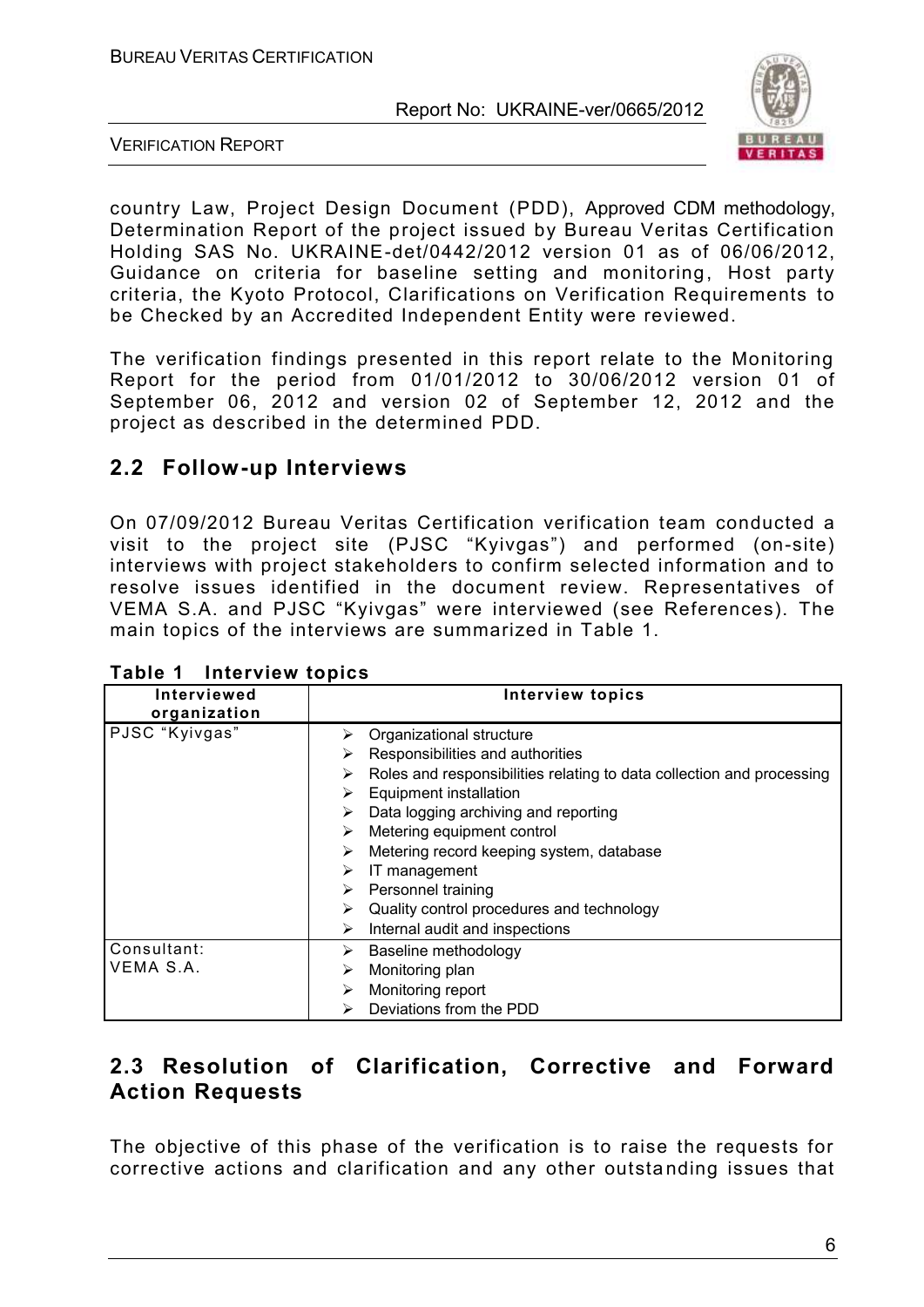

VERIFICATION REPORT

needed to be clarified for Bureau Veritas Certification positive conclusion on the GHG emission reduction calculation.

If the Verification Team, in assessing the monitoring report and supporting documents, identifies issues that need to be corrected, clarified or improved with regard to the monitoring requirements, it should raise these issues and inform the project participants of these issues in the form of:

(a) Corrective action request (CAR), requesting the project participants to correct a mistake that is not in accordance with the monitoring plan;

(b) Clarification request (CL), requesting the project participants to provide additional information for the Verification Team to assess compliance with the monitoring plan

(c) Forward action request (FAR), informing the project participants of an issue, relating to the monitoring that needs to be reviewed during the next verification period.

The Verification Team will make an objective assessment as to whether the actions taken by the project participants, if any, satisfactorily resolve the issues raised, if any, and should conclude its findings of the verification.

To guarantee the transparency of the verification process, the concerns raised are documented in more detail in the verification protocol in Appendix A.

#### **3 VERIFICATION CONCLUSIONS**

In the following sections, the conclusions of the verification are stated.

The findings from the desk review of the original monitoring documents and the findings from interviews during the follow up visit are described in the Verification Protocol in Appendix A.

The Clarification, Corrective and Forward Action Requests are stated, where applicable, in the following sections and are further documented in the Verification Protocol in Appendix A. The verification of the Project resulted in 3 Corrective Action Requests and 4 Clarification Requests.

The number between brackets at the end of each section corresponds to the DVM paragraph.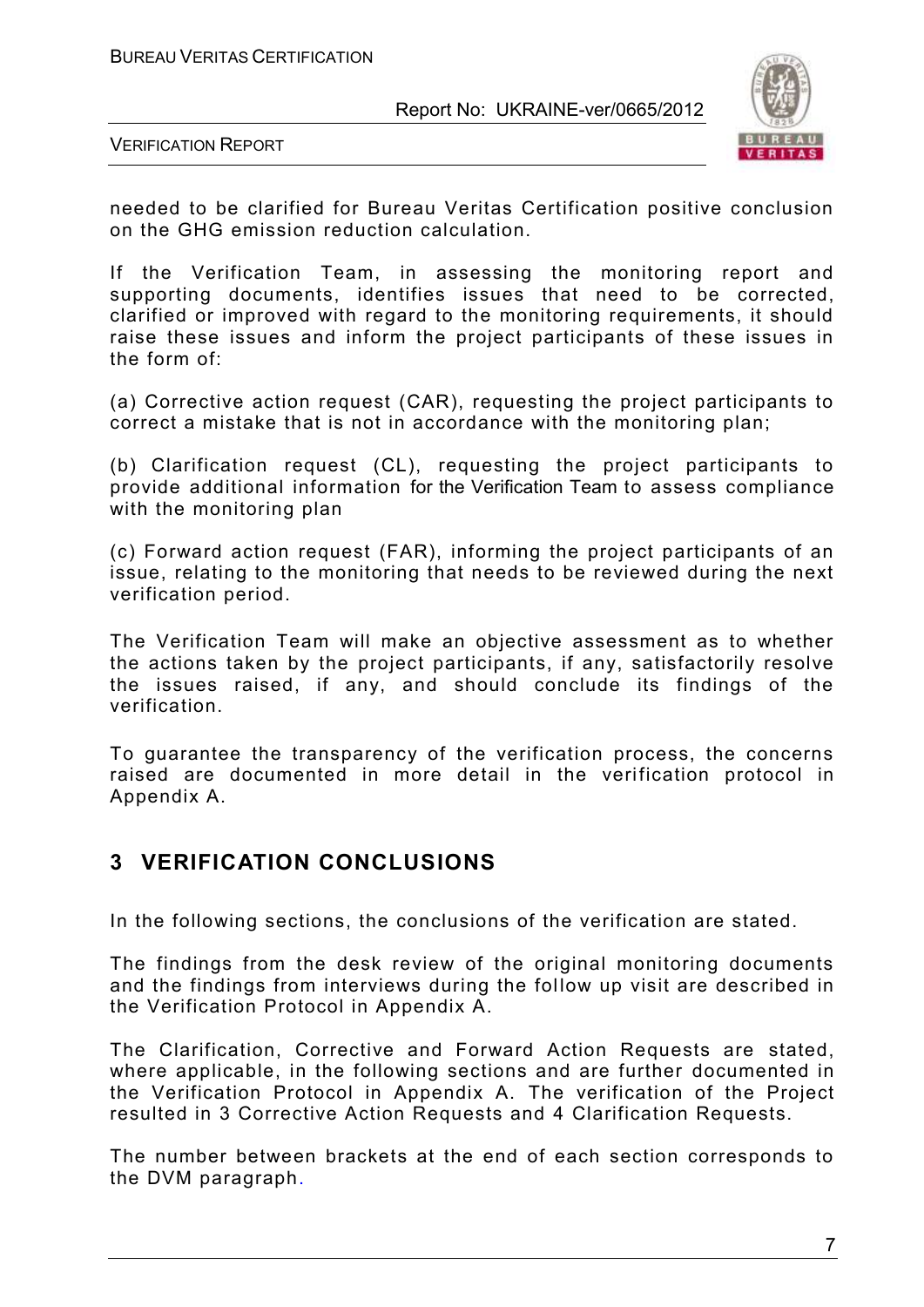



### **3.1 Remaining issues and FARs from previous verifications**

There aren't any CLs, CARs and FARs from previous verifications.

## **3.2 Project approval by Parties involved (90-91)**

The project was approved by the host Party (Ukraine) - the Letter of Approval No. 2092/23/7 dated 03/08/2012 issued by the State Environmental Investment Agency of Ukraine. The project was also approved by the party – buyer of the emission reduction units (Switzerland) - Letter of Approval No.J294-0485 dated 30/05/2012 issued by the Federal Office for the Environment FOEN of Switzerland.

The abovementioned written approvals are unconditional.

The identified areas of concern as to the project approval by the parties involved, project participants responses and Bureau Veritas Certification's conclusions are described in Appendix A to this report (refer to CAR 01).

#### **3.3 Project implementation (92-93)**

The main purpose of the project is reduction of greenhouse gas emissions by changing the structure of fuel consumption in industrial, utility, administrative and private sectors of Kyiv city by replacing solid and liquid fuels with natural gas.

The project provides for the construction and expansion of the gas distribution systems (GDS) of Kyiv city, which will also improve the energy efficiency of thermal power generation due to the transition of existing heat-generating systems to natural gas. The project initiated by PJSC "Kyivgas" results in the reduction of greenhouse gas (GHG) emissions into the atmosphere and improves the environmental situation in the region.

The project activities include:

- Ensuring of the supply of natural gas (gasification) to end users by means of the construction and reconstruction of gas distribution networks;
- Replacement of solid and liquid fuels with natural gas;
- Increase in heat energy efficiency;
- Reduction of greenhouse gases under the Joint Implementation (JI) Mechanism.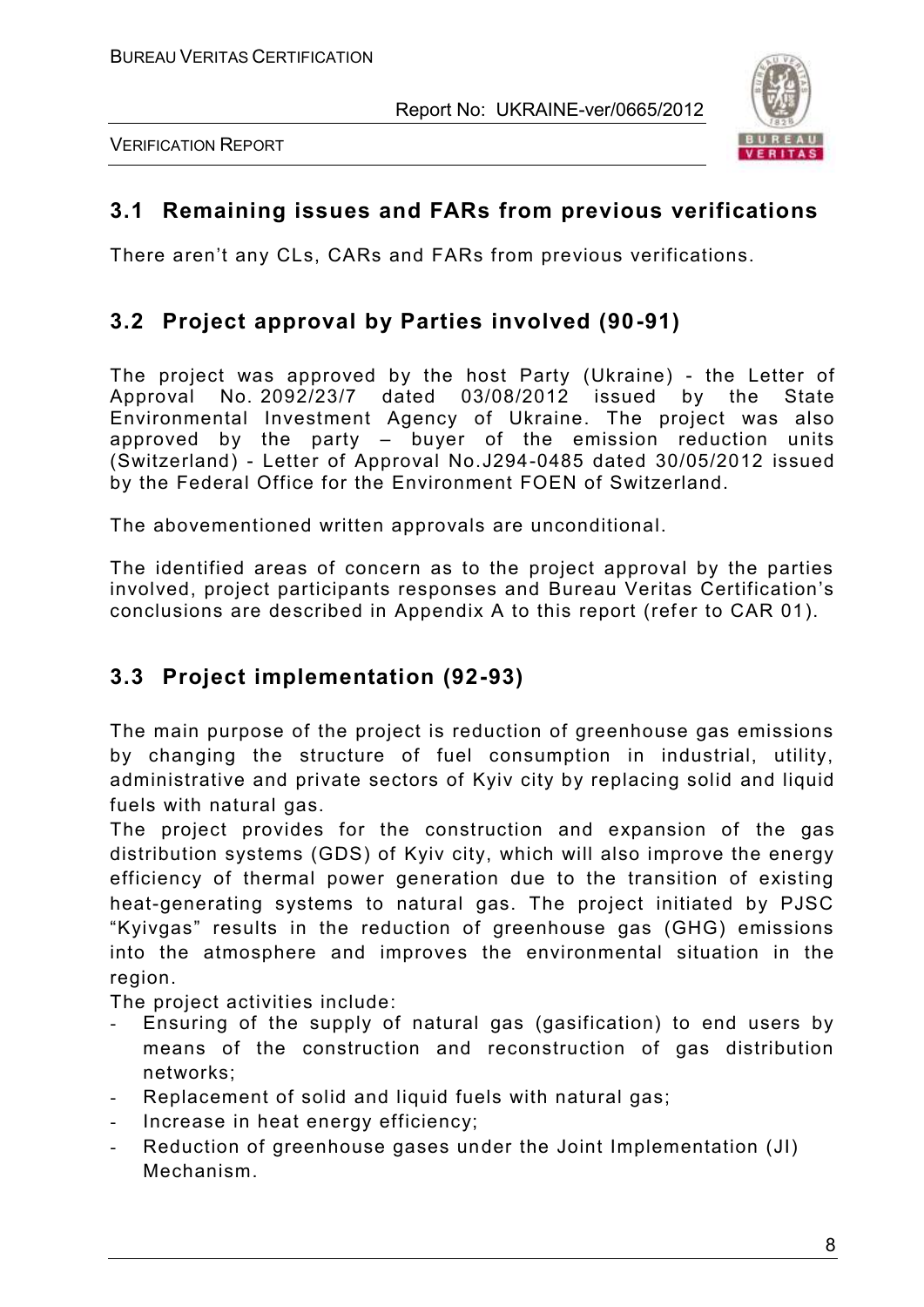

VERIFICATION REPORT

Implementation of project activities started in late 200 6, as stated in the determined PDD version 02. However, emission reductions achieved in 2006 are conservatively excluded from the calculation.

Project implementation status in the reporting period of 01/01/2012 – 30/06/2012 is provided in Table 2 below.

#### **Table 2 Project implementation status during the reporting monitoring period from 01/01/2012 to 30/06/2012**

| Measures                                          |
|---------------------------------------------------|
| Construction of gas distribution networks, ths km |
| 01/01/2012 - 30/06/2012                           |
| 0.0008705                                         |

Status of the project activity implementation complies with the project plan included in the determined PDD version 02.

Details of measures that were implemented, and the number of equipment units installed in the period from January 1, 2012 to June 30, 2012 by departments and offices are provided in Annex 2 to the Monitoring Report.

The starting date of the crediting period has not changed and remains the date when the first emission reductions are expected to be generated, namely: January 1, 2007.

The monitoring system is in place.

Monitoring equipment, such as natural gas meters, meets industry standards of Ukraine. All monitoring equipment is included in the detailed verification (calibration) plan and tested at intervals prescribed by the manufacturers of such equipment.

The impact of the project "Reduction of greenhouse gases emissions by gasification of Kyiv city" on the environment during the construction work can be assessed as tolerable. Project facilities are not included in the list of activities and facilities of environmental hazard. Completed analysis of the impact of facilities on the environment, which considers all factors, showed that in the normal technical operational mode they will neither cause any negative processes in the environment of the region, nor lead to any negative social and economic consequences and the risk of accidents and their possible impact is minimized.

As part of procedures undertaken at the request of relevant state services, the company reports on environmental performance on a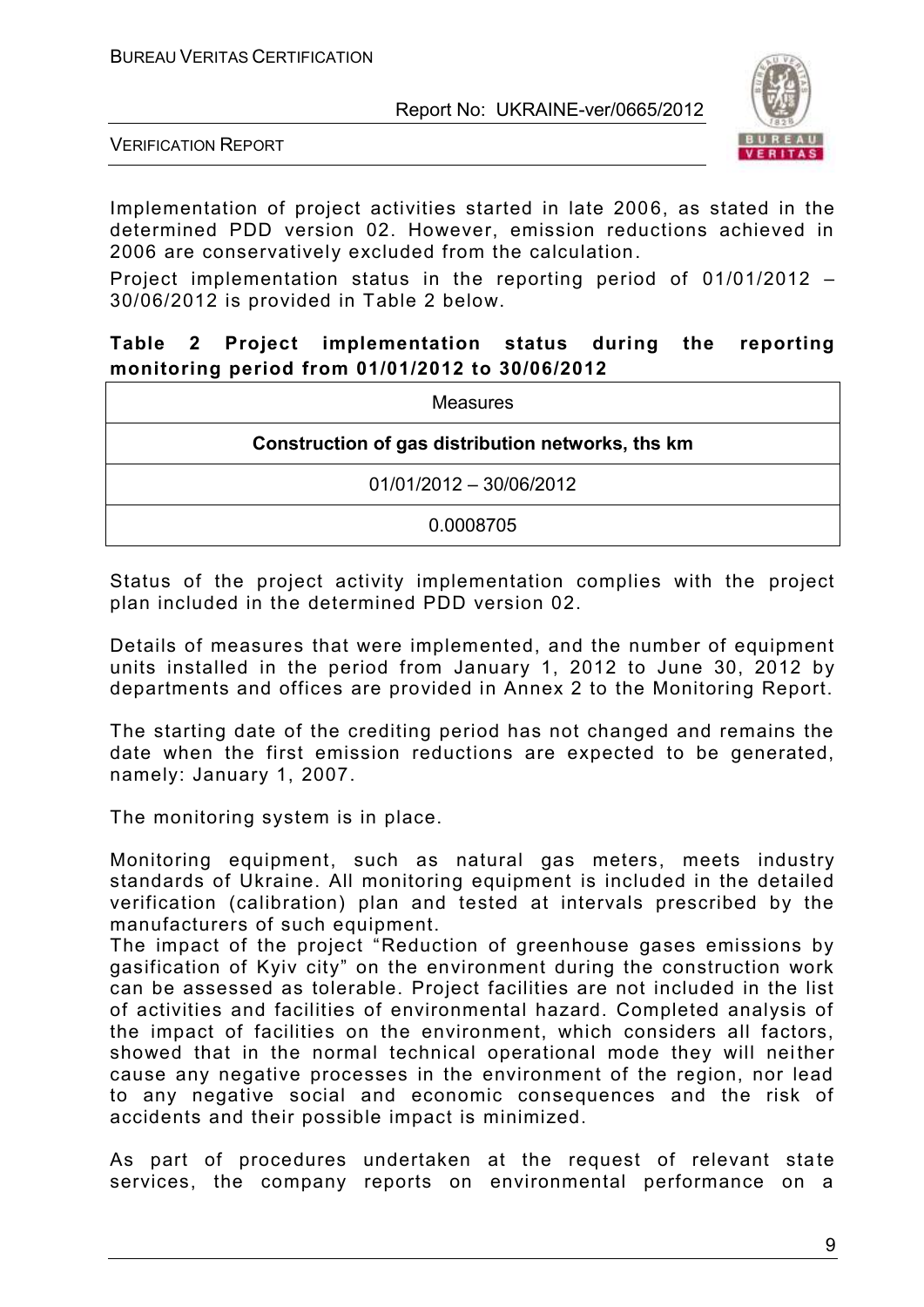

VERIFICATION REPORT

periodical basis. Environmental department of PJSC "Kyivgas" develops quarterly reports in accordance with the Form No.2-TP (air) that is provided to local government statistics.

The project scenario provides for expansion of the territorial gas supply system, which includes construction and reconstruction of the gas distribution networks (GDN) and related equipment. The project provides for modernization of the fuel consumption system of Kyiv city by means of transition of heat-generating systems to natural gas and transferring the consumers from centralized to individual heating and hot water supp ly systems, which, in turn, leads to the use of more efficient and environmentally friendly fossil fuel (natural gas), improvement of the quality of heating and hot water supply services, reduction of thermal energy consumption due to increased efficiency of individual systems in comparison with the centralized ones.

The identified areas of concern as to the project implementation, project participants responses and Bureau Veritas Certification's conclusions are described in Appendix A to this report (refer to CL 01).

#### **3.4 Compliance of the monitoring plan with the monitoring methodology (94-98)**

The monitoring occurred in accordance with the monitoring plan included in the PDD regarding which the determination has been deemed final and is so listed on the UNFCCC JI website.

For calculating the emission reductions, key factors, such as volume of natural gas to be supplied to the consumers, existing tariffs for natural gas transportation, public policy in the field of gas supply, experience in implementing activities provided by the project, current practice that exists in this field in Ukraine, financial costs and background, sectoral reform policy in the field of gas supply and legislation, influencing the baseline emissions and the activity level of the project and the emissions as well as risks associated with the project were taken into account, as appropriate.

Data sources used for calculating emission reductions such as appropriately calibrated measuring devices, survey of carbon dioxide emission factors are clearly identified, reliable and transparent.

Carbon dioxide emission factor for natural gas combustion, carbon dioxide emission factor for fossil fuel combustion, default emission factor for methane at technological gas equipment at end consumer's place , default emission factor for methane in the process of natural gas transportation and distribution, reduced GHG emission factor for natural gas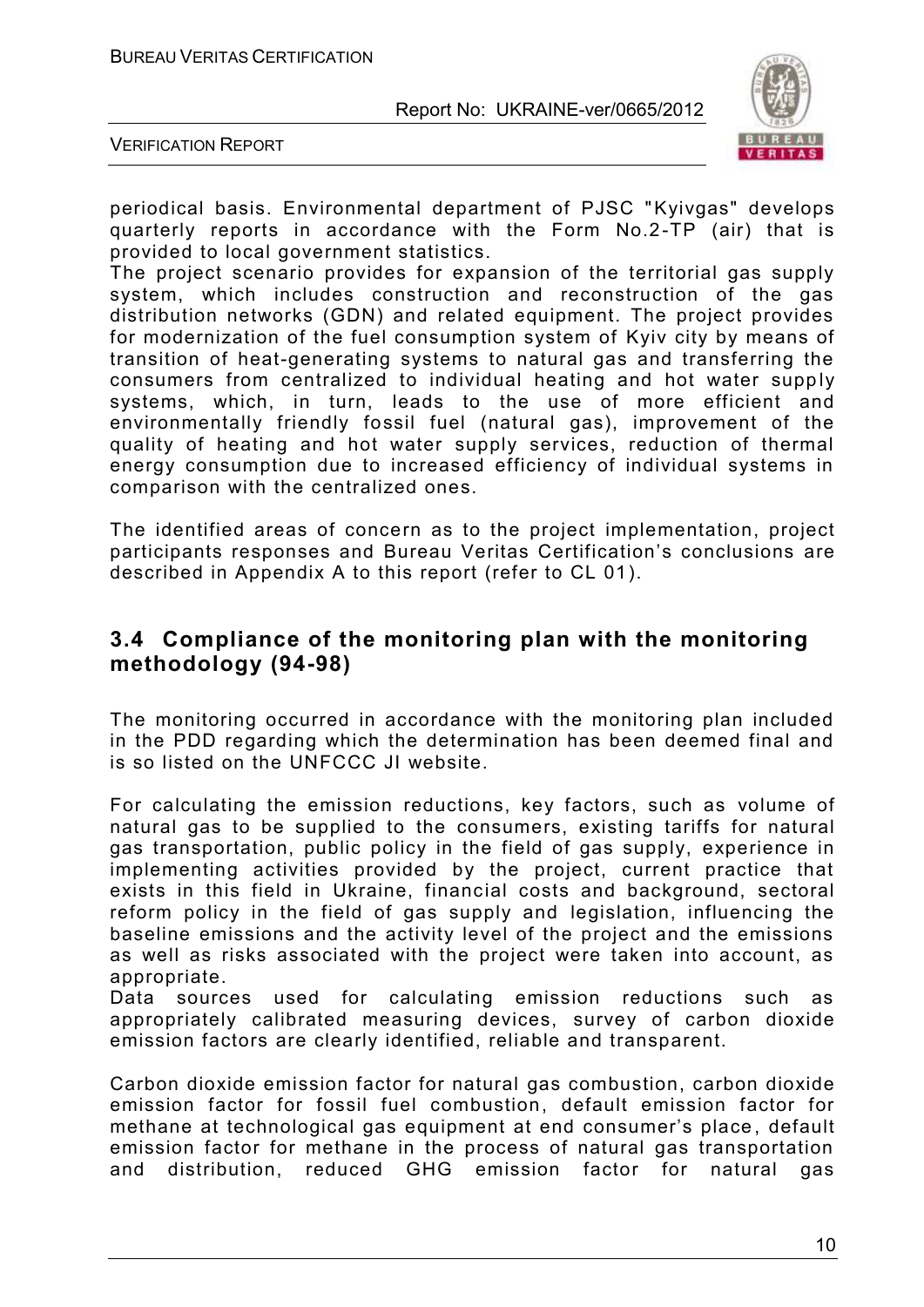

VERIFICATION REPORT

transportation to end consumers are selected by carefully balancing accuracy and reasonableness, and appropriately justified of the choice.

The calculation of emission reductions is based on conservative assumptions and the most plausible scenarios in a transparent manner.

The monitoring periods per component of the project are clearly specified in the monitoring report and do not overlap with those for which verifications were already deemed final in the past.

The identified areas of concern as to the compliance of the monitoring plan with the monitoring methodology, project participants responses and Bureau Veritas Certification's conclusions are described in Appendix A to this report (refer to CAR 02, CAR 02, CL 02).

### **3.5 Revision of monitoring plan (99-100)**

Not applicable.

### **3.6 Data management (101)**

The data and their sources, provided in monitoring report, are clearly identified, reliable and transparent.

The implementation of data collection procedures is in accordance with the monitoring plan provided in the PDD, including the quality control and quality assurance procedures.

The function of the monitoring equipment, including its calibration status, is in order.

According to the current Law "On metrology and metrological activity", all metering equipment in Ukraine shall meet the specified requirements of relevant standards and is subject to periodic calibration. Intercalibration periods are stated in Section B.1. of the MR.

The project complies with the legislative requirements relating to calibration and verification.

The evidence and records used for the monitoring are maintained in a traceable manner.

Data collection and management system is in accordance with the monitoring plan provided in the PDD.

The most objective and cumulative indicator that provides a clear picture of whether emission reduction took place is natural gas consumption. The substitution of fuel oil and coal with natural gas leads to GHG emission reductions. In addition, systems of energy carrier transportation,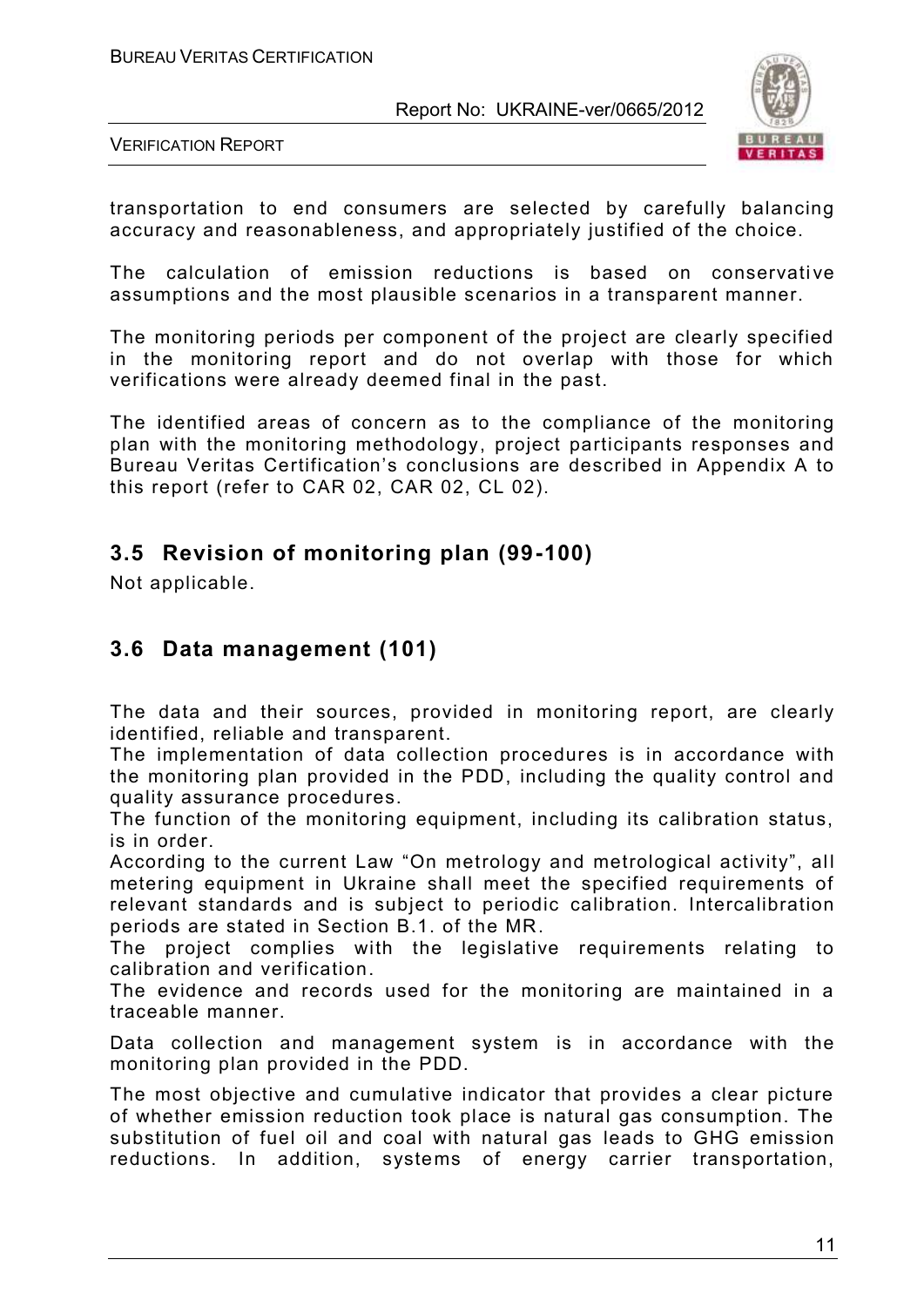

VERIFICATION REPORT

preparation and combustion show higher efficiency if a switch to natural gas occurs and this happens irrelevant of external factors.

The monitoring procedure provides for the following measures:

- 1. Collection of information on greenhouse gas emissions within the project boundary during the crediting period.
- 2. Assessment of the project implementation schedule.
- 3. Collection of the information on measurement equipment, its calibration.
- 4. Collection and archiving of information on the impact of project activities on the environment.
- 5. Data archiving.
- 6. Organization of personnel training.

Data and parameters subject to periodic monitoring, according to the monitoring plan provided in the PDD version 02, as well as the list of constant values used to calculate emission reductions, are provided in Section B.2.1. of the Monitoring Report, as well as in Annexes 3.1-3.3.

Monitoring of natural gas consumption by legal entities.

- 1. Legal entities supply information on gas consumption to the Gas resource department of PJSC «Kyivgas" every month.
- 2. Gas resource department conducts monthly inspections of meters, executes a certificate signed by the enterprise and transfers it to the Industrial and public-utility department of PJSC «Kyivgas".
- 3. Industrial and public-utility department of PJSC «Kyivgas" processes information into basic form by "Atlas SYBIL" program.
- 4. Indices of gas supply volume processed by "Atlas SYBIL" program are delivered to the project developer «VEMA S.A.».

Monitoring of natural gas consumption by individuals.

- 1. Service of consumer gas consumption control conducts monthly inspections of meters, executes a certificate signed by an individual and transfers it to the Consumers service.
- 2. Bank institutions deliver the information on gas consumption in the form of paid bills to the Payment settlement and customer department of PJSC «Kyivgas».
- 3. Consumers service processes received information and bases it into "Atlas Sybil" program.
- 4. Indices of gas supply volume processed by «Atlas Sybil» program are delivered to the project developer «VEMA S.A.».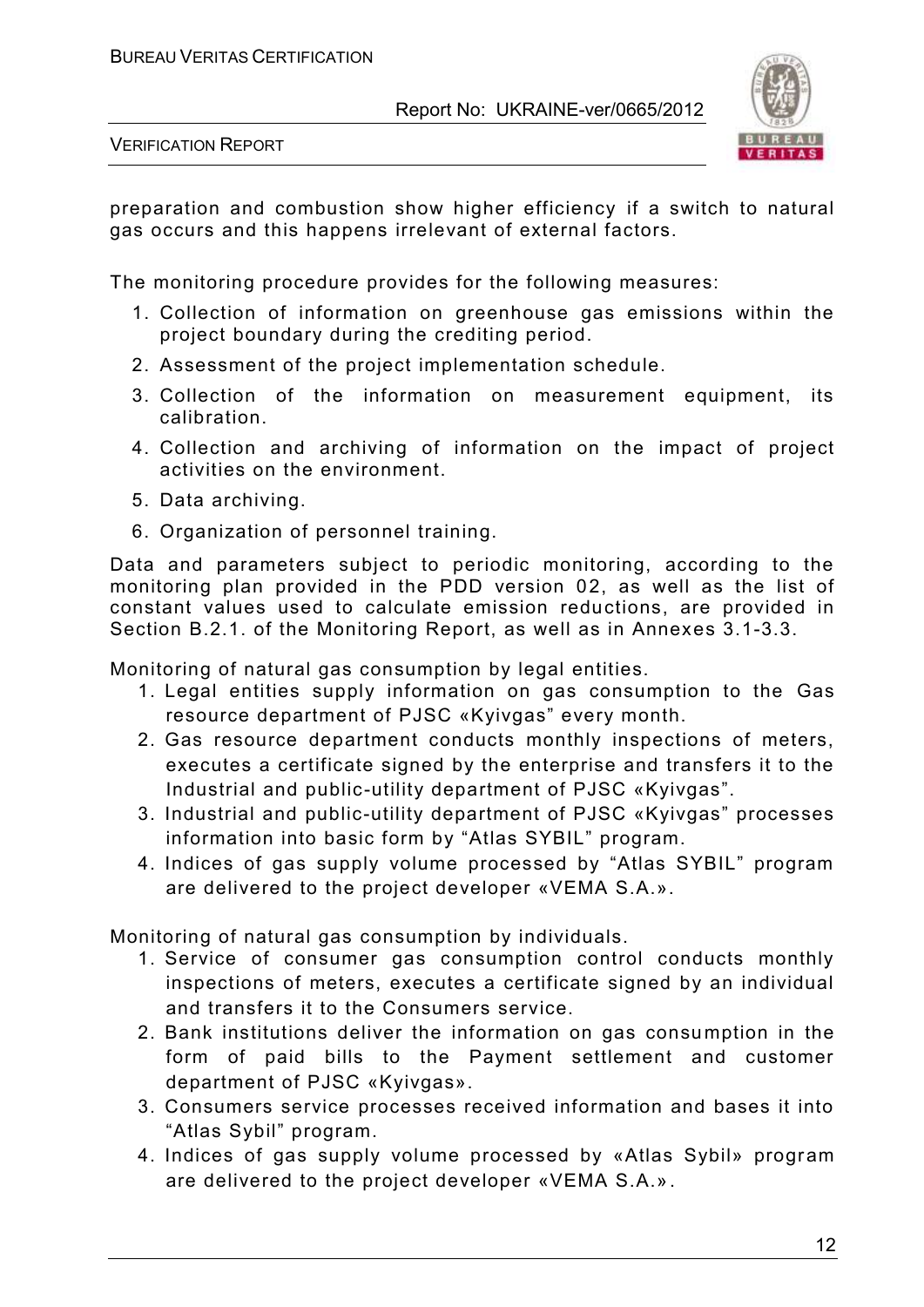

VERIFICATION REPORT

#### Structure of data collection as a part of the project monitoring is shown in Figure 1.



**Figure 1 Structure of monitoring data collection**

All necessary data concerning GHG emission reduction monitoring is archived in paper and/or electronic form and kept till the end of the crediting period and for two years after the latest transaction with emission reduction units.

The Monitoring Report version 02 provides sufficient information on duties assigned, responsibility and authorities concerning implementation and undertaking of monitoring procedures, including data management. The verification team confirms the efficiency of the existing management and operational systems and considers them appropriate for reliable project monitoring.

The identified areas of concern as to the data management, project participants responses and Bureau Veritas Certification's conclusions are described in Appendix A to this report (refer to CL 03, CL 04).

## **3.7 Verification regarding programmes of activities (102- 110)**

Not applicable.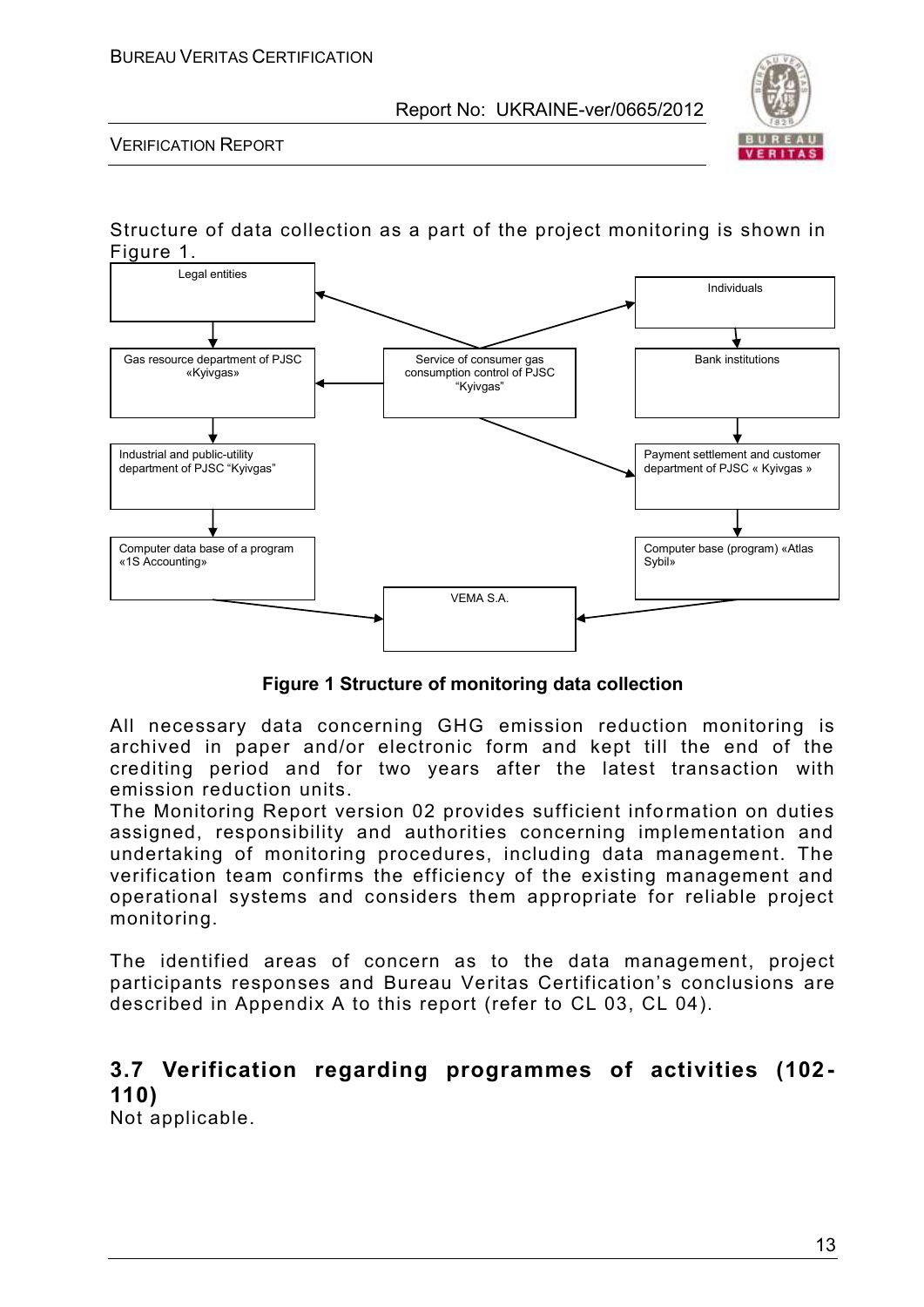

VERIFICATION REPORT

## **4 VERIFICATION OPINION**

Bureau Veritas Certification has performed the third periodic verification for the period from January 1, 2012 to June 30, 2012 of the "Reduction of greenhouse gases emissions by gasification of Kyiv city" project in Ukraine, which applies JI specific approach. The verification was performed on the basis of UNFCCC criteria and host country criteria and also on the criteria given to provide for consistent project operations, monitoring and reporting.

The verification consisted of the following three phases: i) desk review of the monitoring report against the project design and the baseline and monitoring plan; ii) follow-up interviews with project stakeholders; iii) resolution of outstanding issues and the issuance of the final verification report and opinion.

The management of VEMA S.A. is responsible for the preparation of the GHG emissions data and the reported GHG emissions reductions of the project on the basis set out within the project Monitoring Plan indicated in the final PDD version 02. The development and maintenance of records and reporting procedures in accordance with that plan, including the calculation and determination of GHG emission reductions from the project, is the responsibility of the management of the project.

Bureau Veritas Certification verified the Project Monitoring Report version 02 for the reporting period from 01/01/2012 to 30/06/2012 as indicated below. Bureau Veritas Certification confirms that the project is implemented as per approved PDD version. Installed equipment being essential for generating emission reduction runs reliably and is calibrated appropriately. The monitoring system is in place and the project is generating GHG emission reductions.

Emission reductions achieved by the project for the period from 01/01/2012 to 30/06/2012 do not differ significantly from the amount predicted for the same period in the determined PDD. Emission reductions predicted in the determined PDD version 02 and actual emission reductions stated in the MR version 02 are provided in Table 3 of this report.

|  |                                                               |  | Table 3 Emission reductions predicted in the determined PDD version |
|--|---------------------------------------------------------------|--|---------------------------------------------------------------------|
|  | 02 and actual emission reductions stated in the MR version 02 |  |                                                                     |

| <b>Period</b>             | <b>Estimated</b><br>reductions<br>determined PDD in tonnes of Monitoring report in tonnes of<br>$CO2$ eq | <b>GHG</b><br>stated | in | emission   Ex-post<br>the $ $ reductions<br>$CO2$ eq | <b>GHG</b><br>stated | emission<br>in | the |
|---------------------------|----------------------------------------------------------------------------------------------------------|----------------------|----|------------------------------------------------------|----------------------|----------------|-----|
| 01/01/2012-<br>30/06/2012 |                                                                                                          | 428 265              |    |                                                      | 309 494              |                |     |
| Total                     |                                                                                                          | 428 265              |    |                                                      | 309 494              |                |     |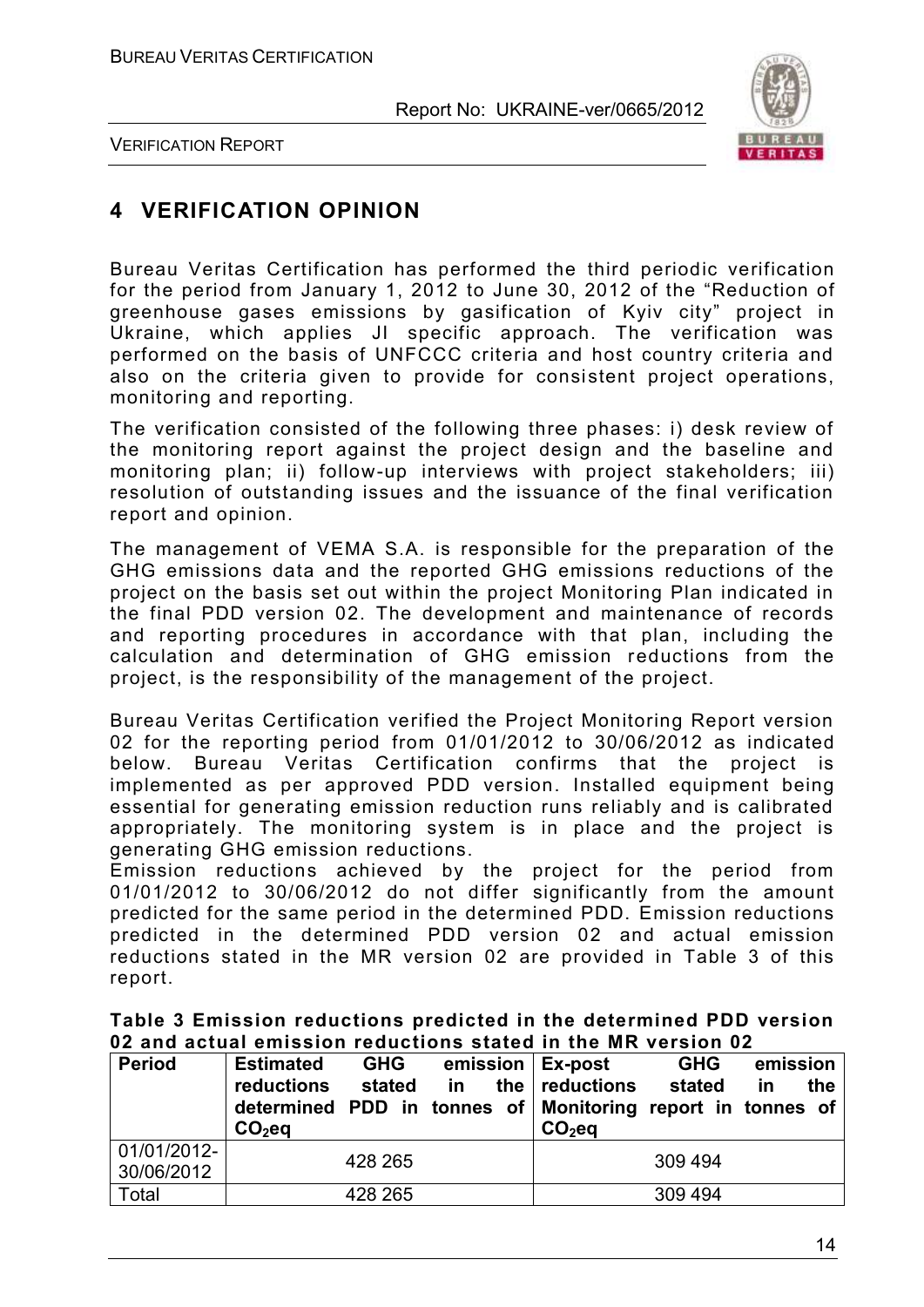

VERIFICATION REPORT

This difference in the emission reductions under the project "Reduction of greenhouse gases emissions by gasification of Kyiv city" in 01/01/2012- 30/06/2012 in the determined PDD and the MR is explained by the fact that accurate conservative values were available during MR development but at the PDD development stage assumptions were made in relation to 2012. Amount of emission reductions for the period of 01/01/2012- 30/06/2012 provided in the PDD were calculated by dividing the total annual amount of emission reductions stated in the PDD by 12 (12 months) and multiplying by 6 (6 months).

Bureau Veritas Certification can confirm that the GHG emission reduction is calculated without material misstatements. Our opinion relates to the project's GHG emissions and resulting GHG emissions reductions reported and related to the approved project baseline and monitoring, and its associated documents. Based on the information we have seen and evaluated, we confirm the following statement:

Reporting period: From 01/01/2012 to 30/06/2012

In the period from 01/01/2012 to 30/06/2012

| Baseline emissions         | 726 656 tonnes of CO <sub>2</sub> equivalent.    |
|----------------------------|--------------------------------------------------|
| Project emissions          | $\therefore$ 384 678 tonnes of $CO2$ equivalent. |
| Leakage                    | 32 484 tonnes of CO <sub>2</sub> equivalent.     |
| <b>Emission Reductions</b> | 309 494 tonnes of CO <sub>2</sub> equivalent.    |
|                            |                                                  |

Total in the period from 01/01/2012 to 30/06/2012

| Baseline emissions         | 726 656 tonnes of CO <sub>2</sub> equivalent.           |
|----------------------------|---------------------------------------------------------|
| Project emissions          | $\approx$ 384 678 tonnes of CO <sub>2</sub> equivalent. |
| Leakage                    | 32 484 tonnes of CO <sub>2</sub> equivalent.            |
| <b>Emission Reductions</b> | 309 494 tonnes of CO <sub>2</sub> equivalent.           |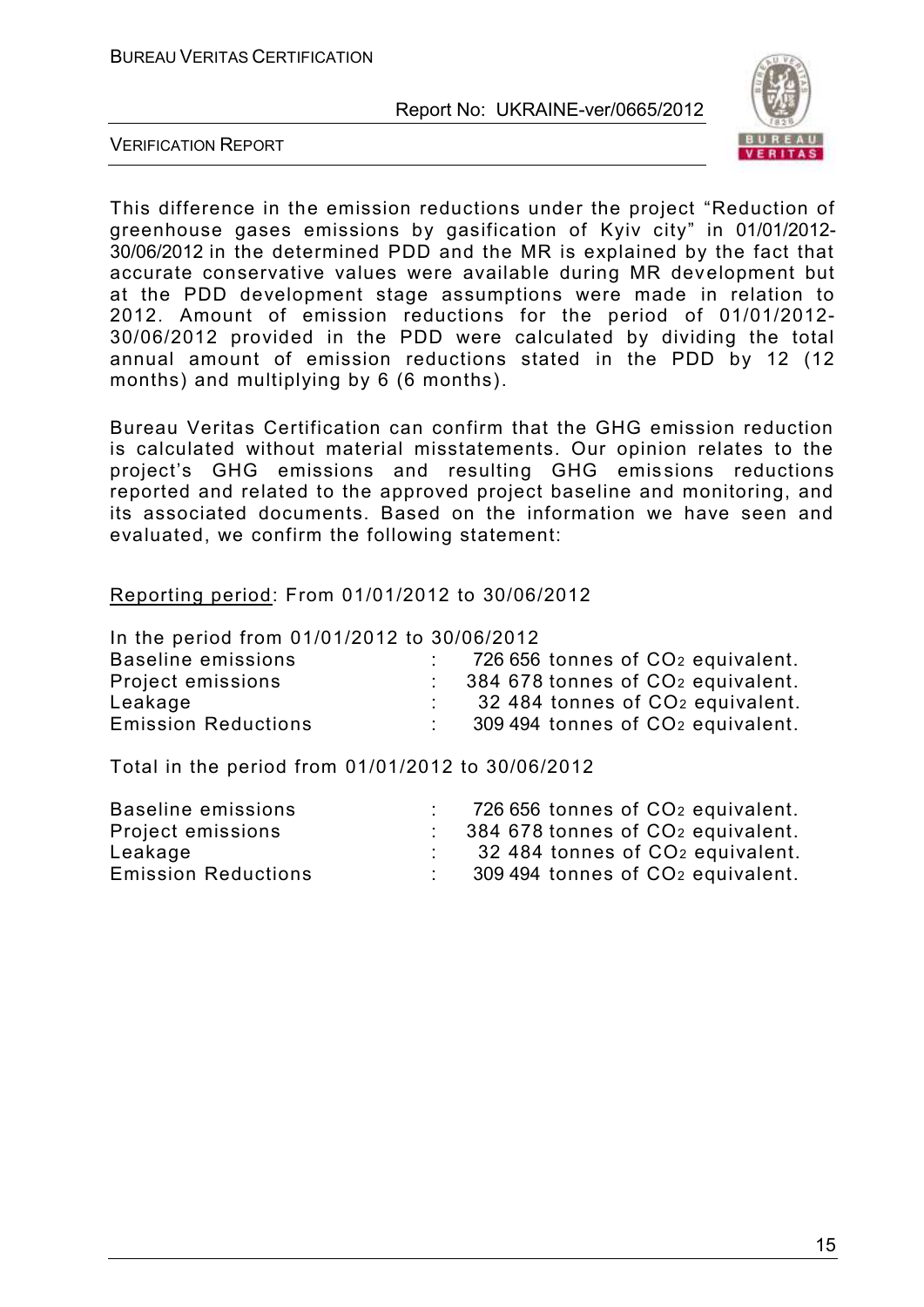

VERIFICATION REPORT

## **5 REFERENCES**

#### **Category 1 Documents:**

Documents provided by the project participants that relate directly to the GHG components of the project.

| 11/            | Monitoring Report of the JI project "Reduction of greenhouse<br>gases emissions by gasification of Kyiv city" for the period from<br>01/01/2012 to 30/06/2012 version 01 dated 06/09/2012                                                  |
|----------------|--------------------------------------------------------------------------------------------------------------------------------------------------------------------------------------------------------------------------------------------|
| $\frac{12}{1}$ | Monitoring Report of the JI project "Reduction of greenhouse<br>gases emissions by gasification of Kyiv city" for the period from<br>01/01/2012 to 30/06/2012 version 02 dated 12/09/2012                                                  |
| /3/            | Annex 1. Monitoring Parameters for the period of 01/01/2012 -<br>30/06/2012                                                                                                                                                                |
| /4/            | Annex 2. Technical registry of gas networks (Excel spreadsheet)                                                                                                                                                                            |
| /5/            | Annex 3.1. Calculation of GHG emission reductions under the<br>project "Reduction of greenhouse gases emissions by gasification<br>of Kyiv city" (Excel spreadsheet)                                                                       |
| /6/            | Annex 3.2. Calculation of GHG emission reductions under the<br>project "Reduction of greenhouse gases emissions by gasification<br>of Kyiv city" (Excel spreadsheet)                                                                       |
| 7              | Annex 3.3. Calculation of GHG emission reductions under the<br>project "Reduction of greenhouse gases emissions by gasification<br>of Kyiv city" (Excel spreadsheet)                                                                       |
| /8/            | Project Design Document of the project "Reduction of greenhouse<br>gases emissions by gasification of Kyiv city", version 02 dated<br>25/06/2012                                                                                           |
| /9/            | Determination Report of the project "Reduction of greenhouse<br>gases emissions by gasification of Kyiv city" No. UKRAINE-<br>det/0442/2012 version 02 as of 06/06/2012 issued by Bureau<br><b>Veritas Certification</b>                   |
| /10/           | Letter of Approval of the Joint Implementation project "Reduction<br>of greenhouse gases emissions by gasification of Kyiv city"<br>03/08/2012<br>issued by State<br>#2092/23/7 of<br>Environmental<br><b>Investment Agency of Ukraine</b> |
| /11/           | Letter of Approval of the JI project "Reduction of greenhouse<br>gases emissions by gasification of Kyiv city" # J294-0485 issued<br>by the Federal Office for the Environment of Switzerland dated<br>30/05/2012                          |

#### **Category 2 Documents:**

Background documents related to the design and/or methodologies employed in the design or other reference documents.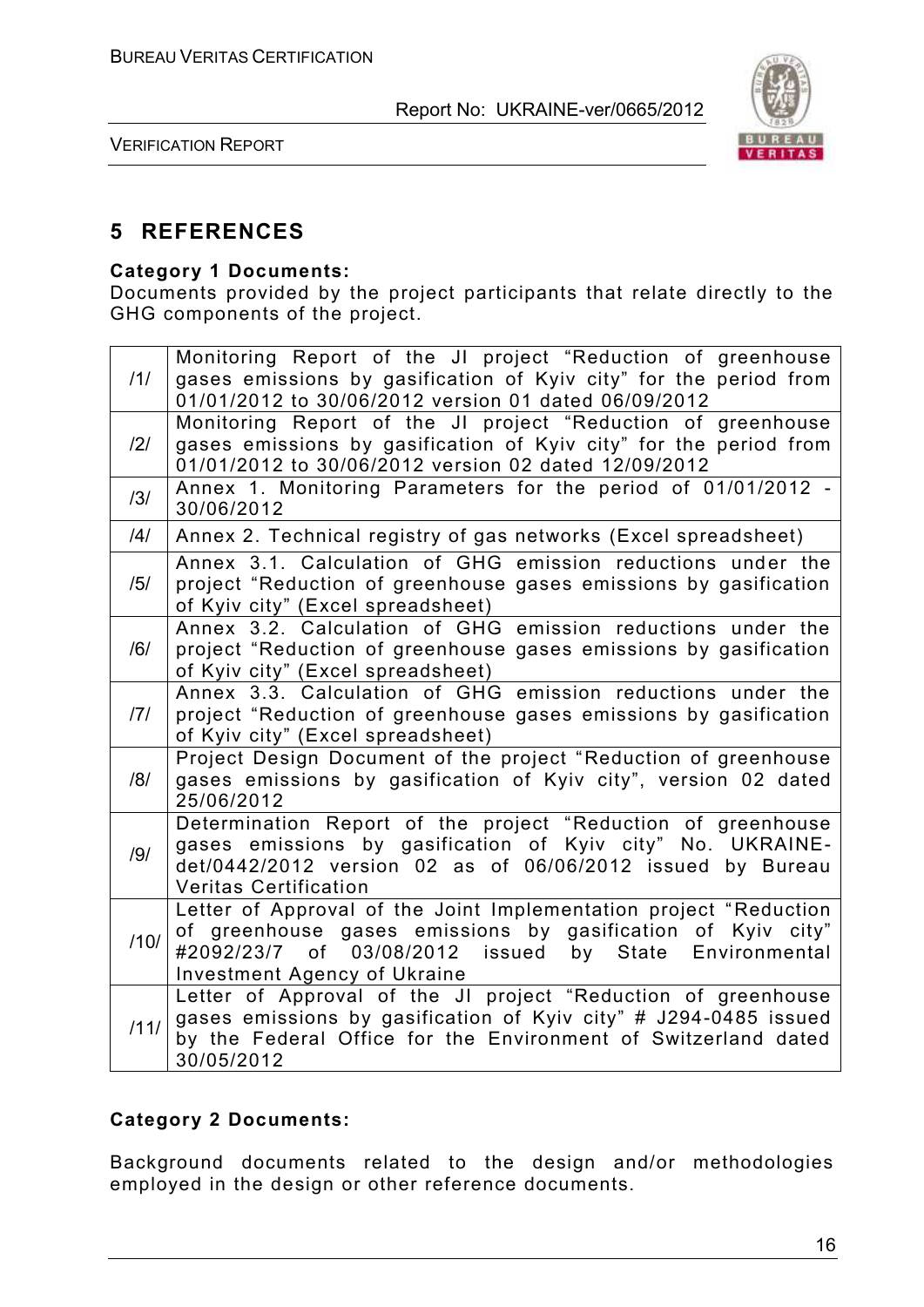

| 111  | Gas transportation facility sale-purchase agreement No. T-192/04-27 dated<br>10/04/2012 (third Franka pass, building 6, Bortnychi district) |
|------|---------------------------------------------------------------------------------------------------------------------------------------------|
| /2/  | Gas transportation facility sale-purchase agreement No. T-105/02-27 dated<br>21/02/2012 (15 Sadova Str., buiding 82)                        |
| /3/  | Gas transportation facility sale-purchase agreement No. T-87/02-27 dated<br>10/02/2012 (2a Karla Marksa Str.)                               |
| /4/  | Gas transportation facility sale-purchase agreement No. T-190/04-27 dated<br>10/04/2012 (18 Pyrohovskoho Str.)                              |
| /5/  | Gas transportation facility sale-purchase agreement No. T-120/02-27 dated<br>23/02/2012 (126 Naberezhna Str.)                               |
| /6/  | Gas transportation facility sale-purchase agreement No. T-191/04-27 dated<br>10/04/2012 (7a Hrodnetskyi pass)                               |
| 171  | Gas transportation facility sale-purchase agreement No. T-95/02-27 dated<br>14/02/2012 (6a, 8, 8b Akademika Viliamsa Str., (Zhuliany))      |
| /8/  | Gas transportation facility sale-purchase agreement No. T-213/04-27 dated<br>26/04/2012 (14 Parovozna Str.)                                 |
| /9/  | Acceptance certificate of gas pipeline according to agreement No. T-192/04-27<br>dated 10/04/2012                                           |
| /10/ | Acceptance certificate of gas pipeline according to agreement No. T-105/02-27<br>dated 21/02/2012                                           |
| 1111 | Acceptance certificate of gas pipeline according to agreement No. T-87/02-27<br>dated 10/02/2012                                            |
| 1121 | Acceptance certificate of gas pipeline according to agreement No. T-213/04-27<br>dated 26/04/2012                                           |
| /13/ | Photos of gas pipelines laid in monitoring period of 01/01/2012-30/06/2012                                                                  |
| 1141 | Calibration certificate of measuring instrument of equipment (Gas meter G-6)<br>dated January 2012                                          |
| /15/ | Calibration certificate of measuring instrument of equipment (Gas meter G-6)<br>dated February 2012                                         |
| /16/ | Calibration certificate of measuring instrument of equipment (Gas meter G-25)<br>dated March 2012                                           |
| 1171 | Calibration certificate of measuring instrument of equipment (Gas meter G-6)<br>dated May 2012                                              |
| /18/ | Calibration certificate of measuring instrument of equipment (Gas meter G-25)<br>dated April 2012                                           |
| /19/ | Calibration certificate of measuring instrument of equipment (Gas meter<br>PREMAGAS G 2.5) dated June 2012                                  |
| /20/ | Photos of measuring instrument of equipment calibrated in monitoring period of<br>01/01/2012-30/06/2012                                     |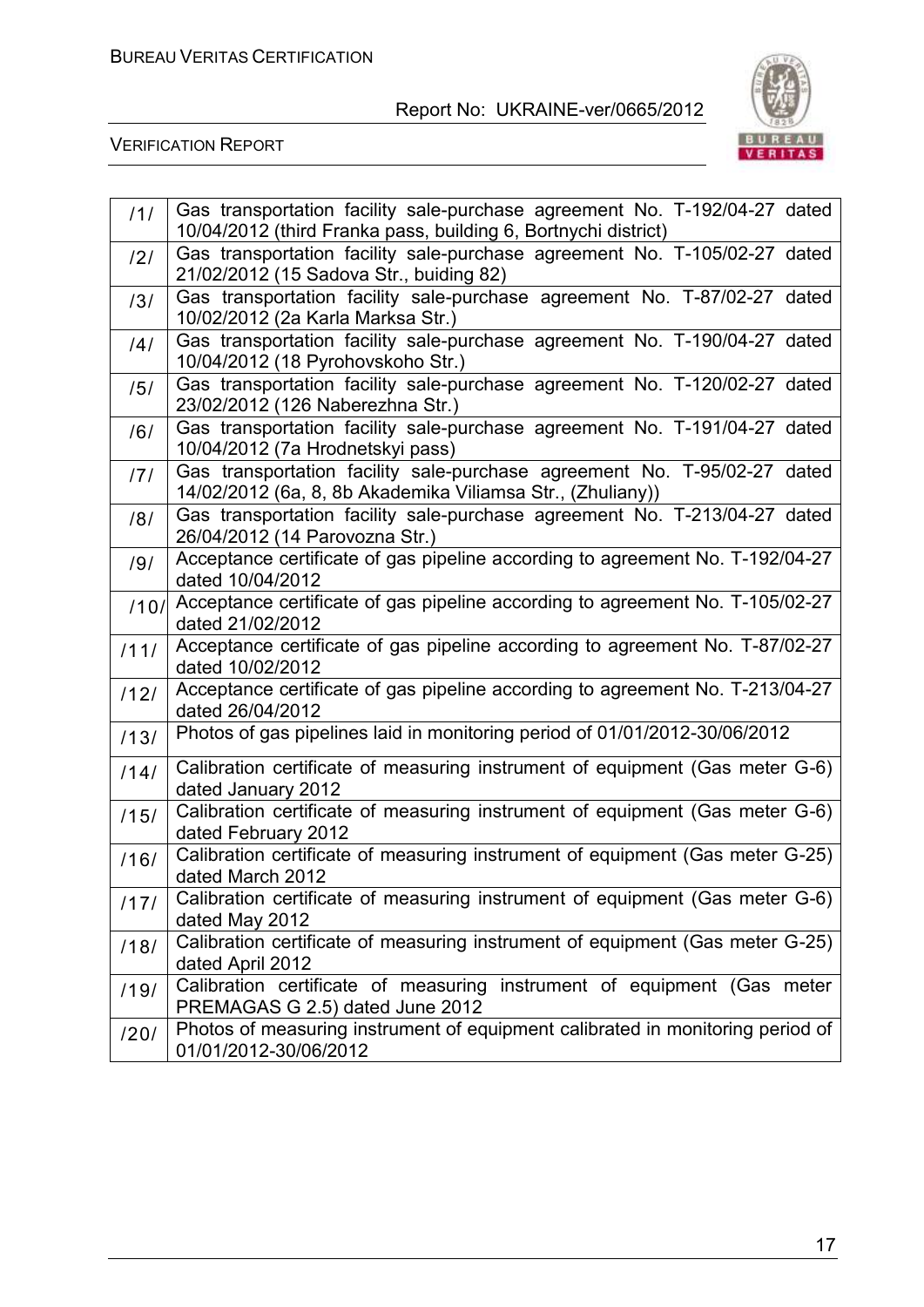

VERIFICATION REPORT

#### **Persons interviewed:**

List of persons interviewed during the verification or persons that contributed with other information that are not included in the documents listed above.

|     | <b>Name</b>         | Organization   | <b>Position</b>                                      |
|-----|---------------------|----------------|------------------------------------------------------|
| 11/ | Bernatskyi B.E.     | PJSC "Kyivgas" | <b>Chief Engineer, Working</b><br><b>Team Leader</b> |
| 2   | Shevchuk Ye.Ye.     | PJSC "Kyivgas" | <b>Working Team Engineer</b>                         |
| /3/ | Dovbysh V.Yu.       | PJSC "Kyivgas" | <b>Working Team Secretary</b>                        |
| /4/ | Yuriev D.O.         | PJSC "Kyivgas" | <b>Working Team Technical</b><br>Engineer            |
| /5/ | Ovcharuk S.S.       | PJSC "Kyivgas" | First Deputy Chairman of the<br><b>Board</b>         |
| /6/ | Moshenets D.M.      | PJSC "Kyivgas" | Deputy Working Team<br>Leader                        |
| 171 | Palamarchuk<br>D.O. | "CEP" LLC      | Consultant of VEMA S.A.                              |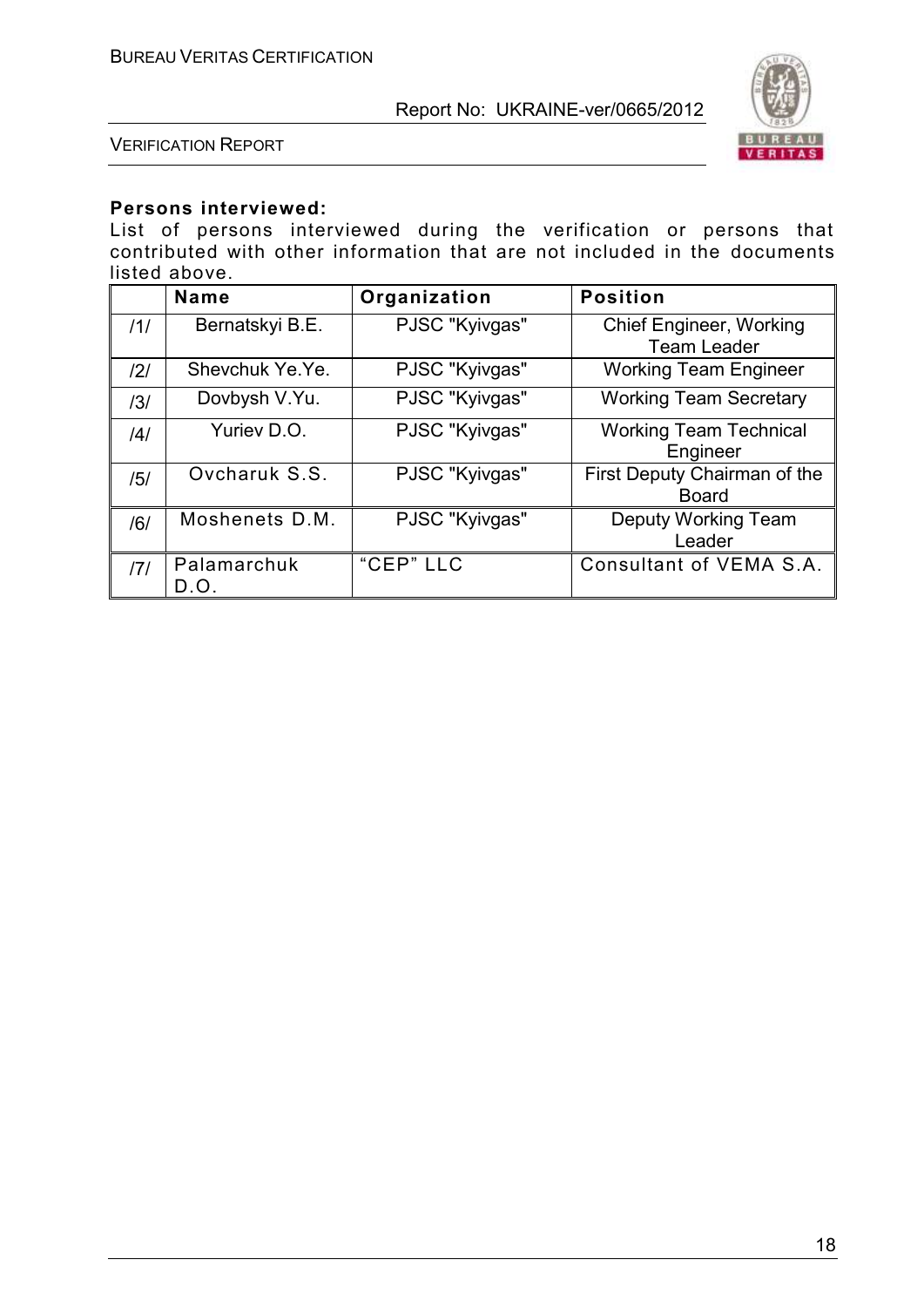

#### VERIFICATION REPORT

## APPENDIX A: PROJECT VERIFICATION PROTOCOL

#### **BUREAU VERITAS CERTIFICATION HOLDING SAS**

#### **VERIFICATION PROTOCOL**

#### **Table 1. Check list for verification, according to the JOINT IMPLEMENTATION DETERMINATION AND VERIFICATION MANUAL (Version 01)**

| <b>DVM</b><br>Paragraph       | <b>Check Item</b>                                                                                                                                                                                    | <b>Initial finding</b>                                                                                                                                                                                                                                                                                                                                                                                                                                                                                                                      | <b>Draft</b><br><b>Conclusion</b> | <b>Final</b><br><b>Conclusion</b> |
|-------------------------------|------------------------------------------------------------------------------------------------------------------------------------------------------------------------------------------------------|---------------------------------------------------------------------------------------------------------------------------------------------------------------------------------------------------------------------------------------------------------------------------------------------------------------------------------------------------------------------------------------------------------------------------------------------------------------------------------------------------------------------------------------------|-----------------------------------|-----------------------------------|
|                               | <b>Project approvals by Parties involved</b>                                                                                                                                                         |                                                                                                                                                                                                                                                                                                                                                                                                                                                                                                                                             |                                   |                                   |
| 90                            | involved, other than the host Party,<br>submitting the first verification report to<br>secretariat for publication in<br>the<br>accordance with paragraph 38 of the JI<br>guidelines, at the latest? | Has the DFPs of at least one Party   The project has been approved by both the Host<br>party (Ukraine) and the other Party involved<br>issued a written project approval when $\vert$ (Switzerland). The Letters of Approval were issued by<br>NFPs of the Parties involved. Two Letters of Approval<br>were available at the beginning of the first verification<br>of the project.<br><b>CAR 01.</b> Please, provide detailed information on the<br>Letters of Approval (LoA) issued by the parties<br>involved in the monitoring report. | <b>CAR 01</b>                     | <b>OK</b>                         |
| 91                            | Are all the written project approvals by<br>Parties involved unconditional?                                                                                                                          | Yes, all the written project approvals by Parties<br>involved are unconditional.                                                                                                                                                                                                                                                                                                                                                                                                                                                            | <b>OK</b>                         | <b>OK</b>                         |
| <b>Project implementation</b> |                                                                                                                                                                                                      |                                                                                                                                                                                                                                                                                                                                                                                                                                                                                                                                             |                                   |                                   |
| 92                            | accordance with the PDD regarding                                                                                                                                                                    | Has the project been implemented in $ CL 01$ . Please, explain the difference between<br>emission reductions achieved in the monitoring<br>which the determination has been   period of 01/01/2012-30/06/2012 and stated in the<br>deemed final and is so listed on the $\vert$ MR and the values of emission reductions estimated                                                                                                                                                                                                          | <b>CL 01</b>                      | <b>OK</b>                         |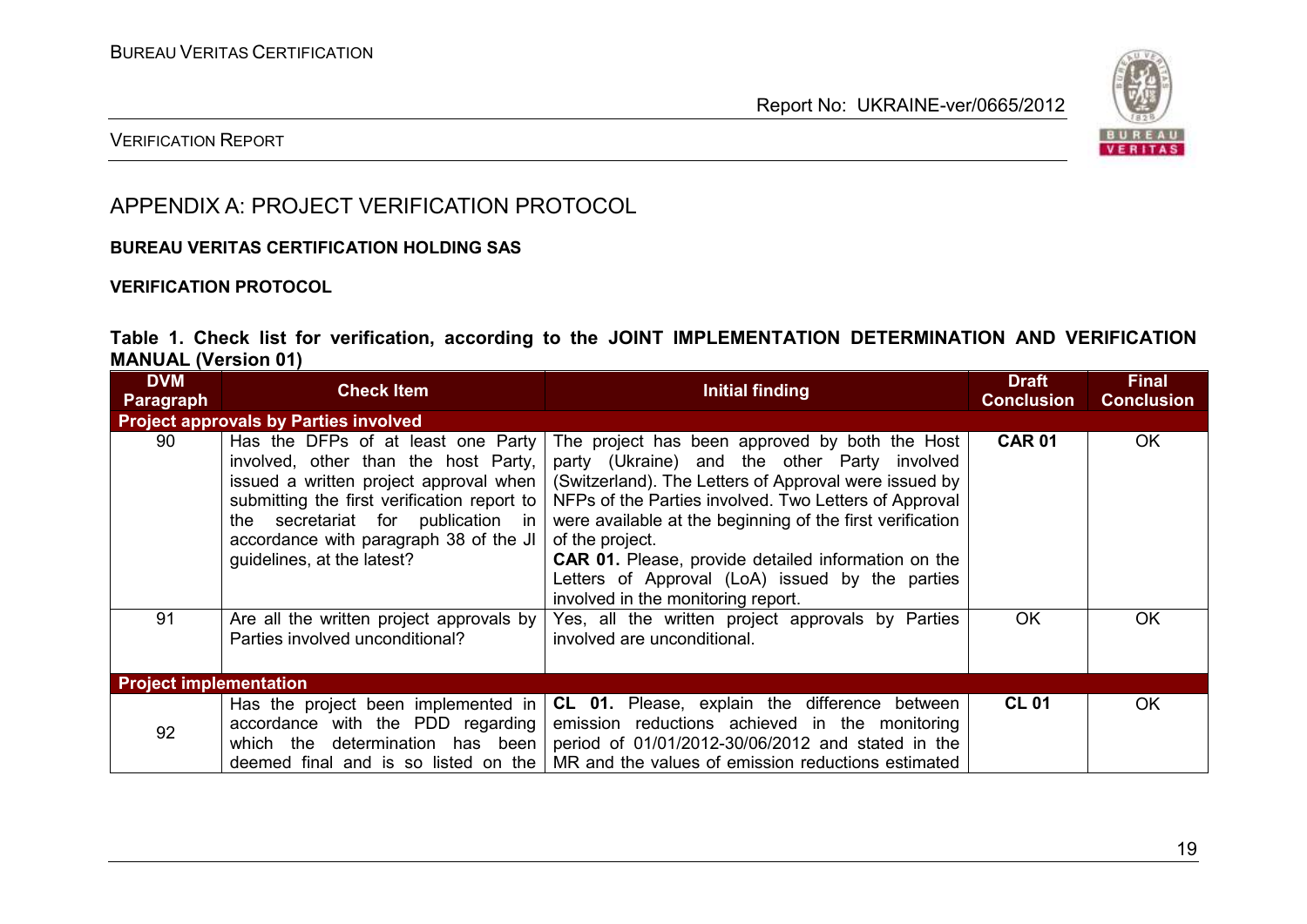

| <b>DVM</b><br>Paragraph | <b>Check Item</b>                                                                                                                                                                                                    | <b>Initial finding</b>                                                                                                                                                                                                                                                                                                                                                                                                                                                                                                                                                                                                                                                                                                                | <b>Draft</b><br><b>Conclusion</b> | <b>Final</b><br><b>Conclusion</b> |
|-------------------------|----------------------------------------------------------------------------------------------------------------------------------------------------------------------------------------------------------------------|---------------------------------------------------------------------------------------------------------------------------------------------------------------------------------------------------------------------------------------------------------------------------------------------------------------------------------------------------------------------------------------------------------------------------------------------------------------------------------------------------------------------------------------------------------------------------------------------------------------------------------------------------------------------------------------------------------------------------------------|-----------------------------------|-----------------------------------|
|                         | UNFCCC JI website?                                                                                                                                                                                                   | in the PDD version 02 for the same period.                                                                                                                                                                                                                                                                                                                                                                                                                                                                                                                                                                                                                                                                                            |                                   |                                   |
| 93                      | What is the status of operation of the<br>project during the monitoring period?                                                                                                                                      | Implementation of the project activities started in late<br>2006, as stated in the determined PDD version 02.<br>However, emission reductions achieved in 2006 are<br>conservatively excluded from the calculation.<br>Thus, 01/01/2007 is the starting date of the crediting<br>period.<br>Project implementation status and project milestones<br>in the reporting period of $01/01/2012 - 30/06/2012$<br>are provided in Section A.6. of the MR version 02 and<br>Annex 2.<br>In the reporting period of 01/01/2012-30/06/2012 PE-<br>80, PE-100 polyethylene pipes and steel pipes that<br>conform to SSTU 10704-91<br>with<br>reinforced<br>bituminous mastic sealing under SSTU B.V.2.5.-<br>29:2006 were used in construction. | <b>OK</b>                         | OK                                |
|                         | <b>Compliance with monitoring plan</b>                                                                                                                                                                               |                                                                                                                                                                                                                                                                                                                                                                                                                                                                                                                                                                                                                                                                                                                                       |                                   |                                   |
| 94                      | Did the monitoring occur in accordance<br>with the monitoring plan included in the<br>PDD regarding which the determination<br>has been deemed final and is so listed<br>on the UNFCCC JI website?                   | There aren't any changes in or deviations from the<br>registered PDD.                                                                                                                                                                                                                                                                                                                                                                                                                                                                                                                                                                                                                                                                 | <b>OK</b>                         | OK                                |
| 95(a)                   | For calculating the emission reductions<br>or enhancements of net removals, were<br>key factors, e.g. those listed in 23 (b) (i)-<br>(vii) of the DVM, influencing the baseline<br>emissions or net removals and the | For calculating the emission reductions, key factors,<br>such as volume of natural gas to be supplied to the<br>existing tariffs for natural<br>consumers,<br>gas<br>transportation, public policy in the field of gas supply,<br>experience in implementing activities provided by the                                                                                                                                                                                                                                                                                                                                                                                                                                               | OK.                               | <b>OK</b>                         |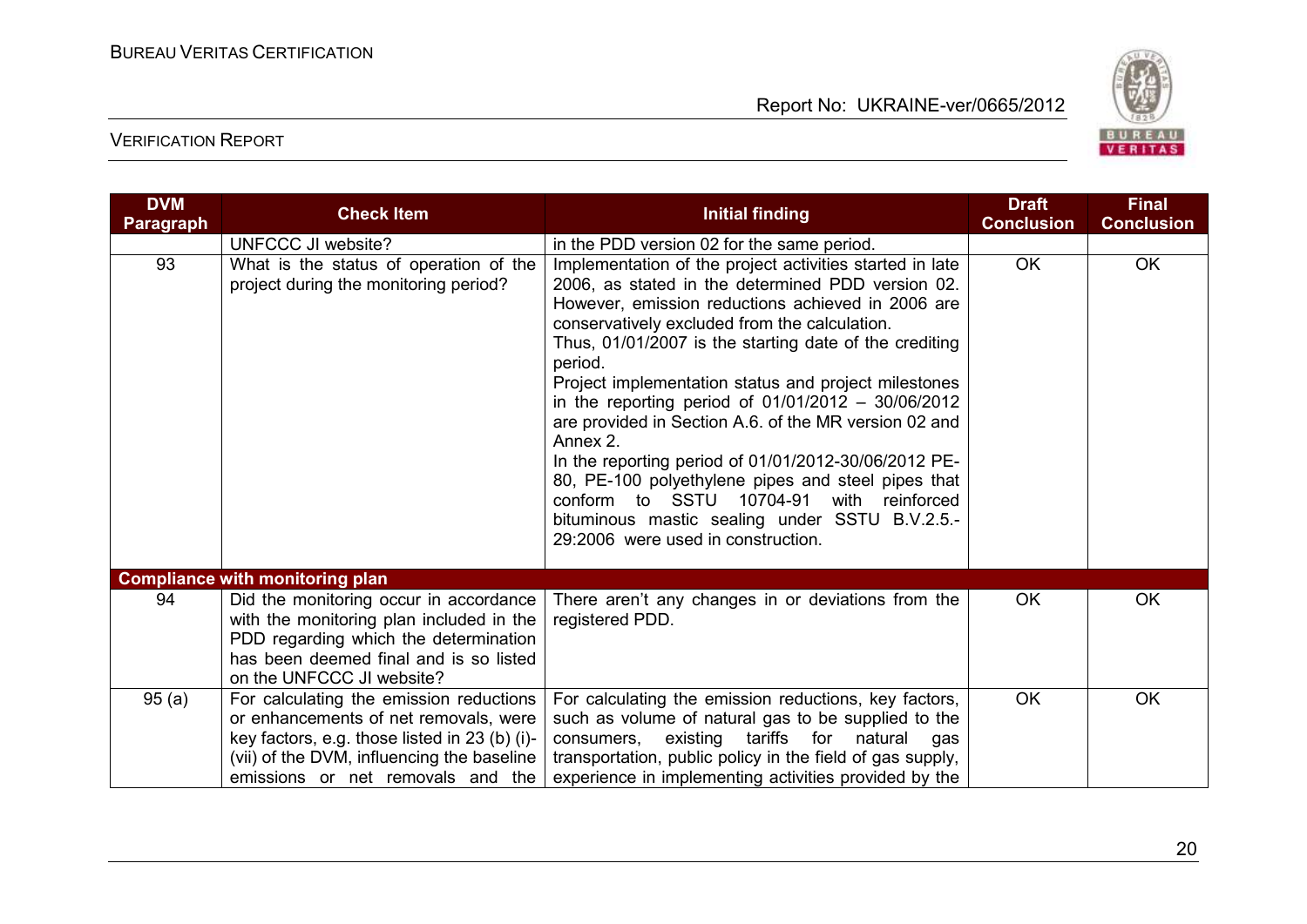

| <b>DVM</b><br><b>Paragraph</b> | <b>Check Item</b>                                                                                                                                                                                                                                          | <b>Initial finding</b>                                                                                                                                                                                                                                                                                                                                                                                                                                                                                                                                                                                                                                                              | <b>Draft</b><br><b>Conclusion</b>              | <b>Final</b><br><b>Conclusion</b>   |
|--------------------------------|------------------------------------------------------------------------------------------------------------------------------------------------------------------------------------------------------------------------------------------------------------|-------------------------------------------------------------------------------------------------------------------------------------------------------------------------------------------------------------------------------------------------------------------------------------------------------------------------------------------------------------------------------------------------------------------------------------------------------------------------------------------------------------------------------------------------------------------------------------------------------------------------------------------------------------------------------------|------------------------------------------------|-------------------------------------|
|                                | activity level of the project and the<br>emissions or removals as well as risks<br>associated with the project taken into<br>account, as appropriate?                                                                                                      | project, current practice that exists in this field in<br>Ukraine, financial costs and background, sectoral<br>reform policy in the field of gas supply and legislation,<br>influencing the baseline emissions and the activity<br>level of the project and the emissions as well as risks<br>associated with the project were taken into account,<br>as appropriate.                                                                                                                                                                                                                                                                                                               |                                                |                                     |
| 95(b)                          | Are data sources used for calculating<br>emission reductions or enhancements<br>of net removals clearly identified,<br>reliable and transparent?                                                                                                           | Data sources<br>for calculating<br>emission<br>used<br>reductions or enhancements of net removals are<br>clearly identified, reliable and transparent.<br>CL 02. Please, provide a reference to the Guidance<br>on criteria for baseline setting and monitoring in<br>Section B of the MR.<br><b>CAR 02.</b> The national inventory report of<br>anthropogenic greenhouse gas emissions by sources<br>and removals by sinks in Ukraine for 1990-2009 is<br>stated as the data source for parameters in Tables 4<br>and 5 of the MR. But the Inventory for 1990-2010<br>shall be used.<br><b>CAR 03.</b> An incorrect reference to supporting<br>document is provided after Table 5. | <b>CL 02</b><br><b>CAR 02</b><br><b>CAR 03</b> | <b>OK</b><br><b>OK</b><br><b>OK</b> |
| 95(c)                          | Are emission factors, including default<br>emission factors, if used for calculating<br>the<br>emission<br>reductions<br>or<br>0f<br>enhancements<br>net<br>removals,<br>selected by carefully balancing accuracy<br>and reasonableness, and appropriately | Carbon dioxide emission factor for natural gas<br>combustion, carbon dioxide emission factor for fossil<br>fuel combustion, default emission factor for methane<br>at technological gas equipment at end consumer's<br>place, default emission factor for methane in the<br>process of natural gas transportation and distribution,                                                                                                                                                                                                                                                                                                                                                 | <b>OK</b>                                      | <b>OK</b>                           |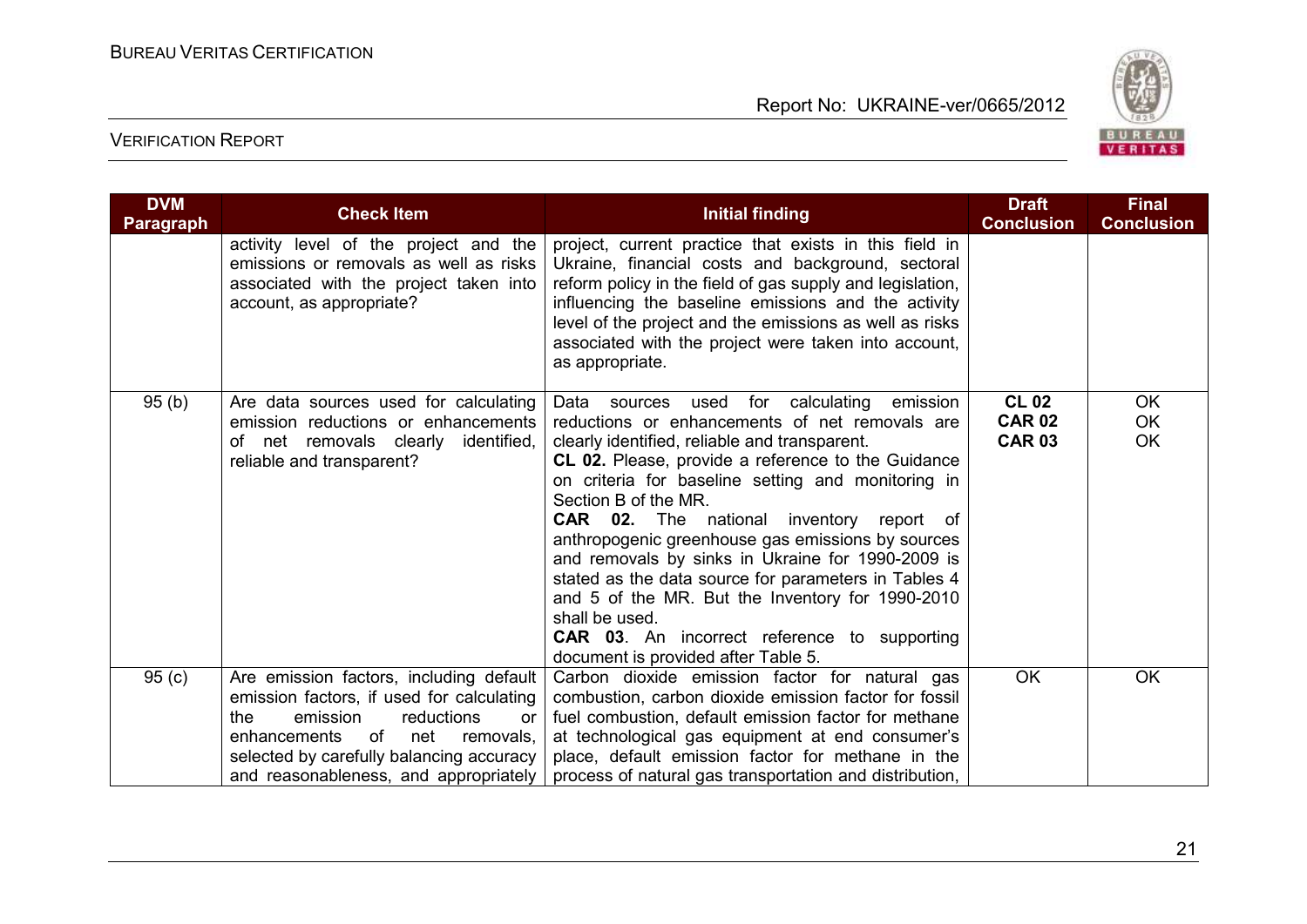

| <b>DVM</b><br><b>Paragraph</b> | <b>Check Item</b>                                                                                                                                                                                                                                                                                                                   | <b>Initial finding</b>                                                                                                                                                                           | <b>Draft</b><br><b>Conclusion</b> | <b>Final</b><br><b>Conclusion</b> |
|--------------------------------|-------------------------------------------------------------------------------------------------------------------------------------------------------------------------------------------------------------------------------------------------------------------------------------------------------------------------------------|--------------------------------------------------------------------------------------------------------------------------------------------------------------------------------------------------|-----------------------------------|-----------------------------------|
|                                | justified of the choice?                                                                                                                                                                                                                                                                                                            | reduced GHG emission factor for natural gas<br>transportation to end consumers are selected by<br>carefully balancing accuracy and reasonableness,<br>and appropriately justified of the choice. |                                   |                                   |
| 95(d)                          | Is the calculation of emission reductions<br>or enhancements of net removals based<br>on conservative assumptions and the<br>plausible<br>scenarios<br>in<br>most<br>a a<br>transparent manner?                                                                                                                                     | Calculation of emission reductions is based on<br>conservative assumptions and the most plausible<br>scenarios in a transparent manner.                                                          | <b>OK</b>                         | <b>OK</b>                         |
|                                | Applicable to JI SSC projects only                                                                                                                                                                                                                                                                                                  |                                                                                                                                                                                                  |                                   |                                   |
| 96                             | Is the relevant threshold to be classified<br>as JI SSC project not exceeded during<br>the monitoring period on an annual<br>average basis?<br>If the threshold is exceeded, is the<br>maximum emission reduction<br>level<br>estimated in the PDD for the JI SSC<br>project or the bundle for the monitoring<br>period determined? | Not applicable                                                                                                                                                                                   | <b>Not</b><br>applicable          | <b>Not</b><br>applicable          |
|                                | Applicable to bundled JI SSC projects only                                                                                                                                                                                                                                                                                          |                                                                                                                                                                                                  |                                   |                                   |
| 97(a)                          | Has the composition of the bundle not $\vert$ Not applicable<br>changed from that is stated in F-JI-<br><b>SSCBUNDLE?</b>                                                                                                                                                                                                           |                                                                                                                                                                                                  | <b>Not</b><br>applicable          | <b>Not</b><br>applicable          |
| 97(b)                          | If the determination was conducted on<br>the basis of an overall monitoring plan,<br>have the project participants submitted<br>a common monitoring report?                                                                                                                                                                         | Not applicable                                                                                                                                                                                   | <b>Not</b><br>applicable          | <b>Not</b><br>applicable          |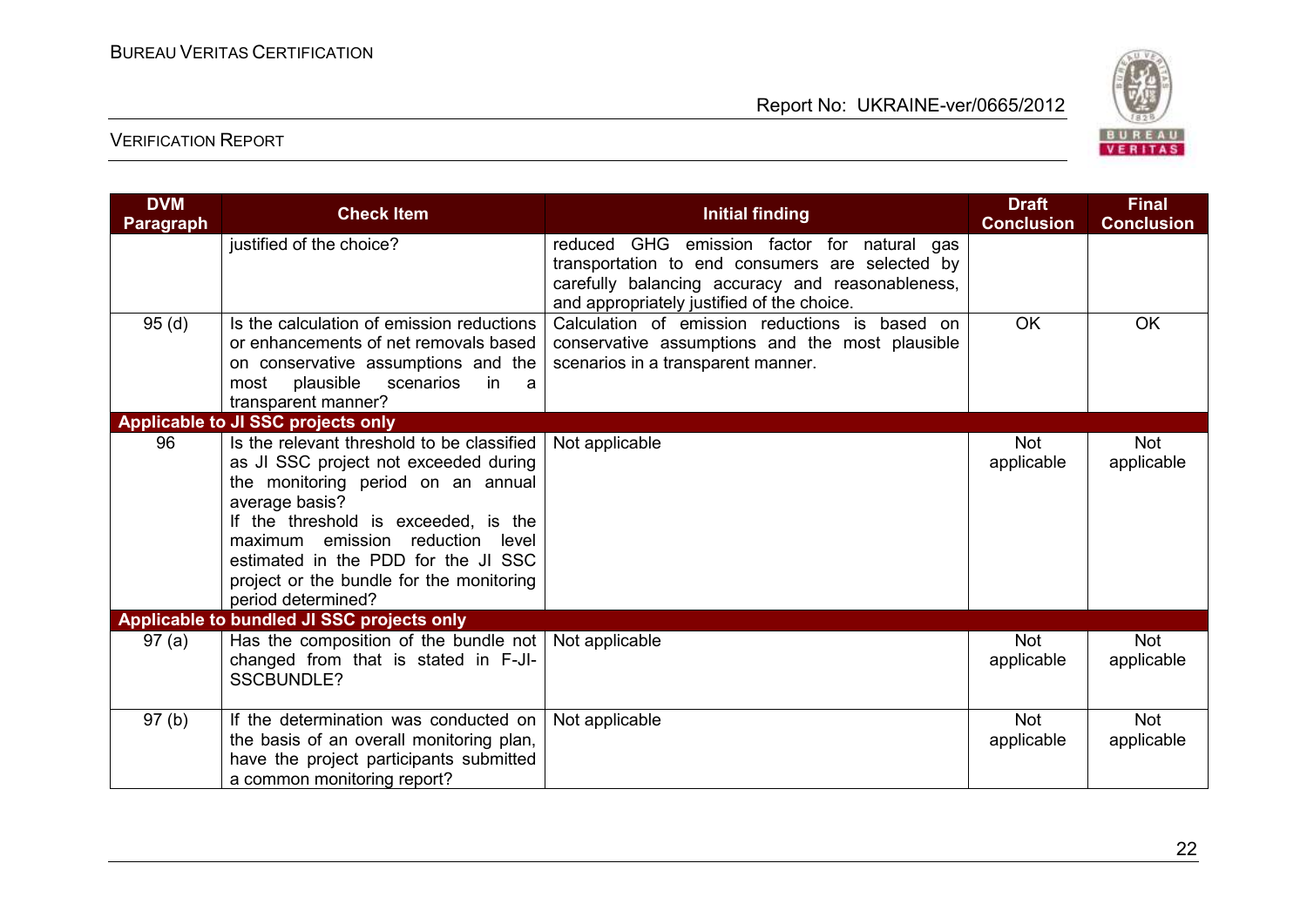

| <b>DVM</b><br><b>Paragraph</b> | <b>Check Item</b>                                                                                                                                                                                                                                                                                         | <b>Initial finding</b>                                                                                                                                                                                                                                                     | <b>Draft</b><br><b>Conclusion</b> | <b>Final</b><br><b>Conclusion</b> |
|--------------------------------|-----------------------------------------------------------------------------------------------------------------------------------------------------------------------------------------------------------------------------------------------------------------------------------------------------------|----------------------------------------------------------------------------------------------------------------------------------------------------------------------------------------------------------------------------------------------------------------------------|-----------------------------------|-----------------------------------|
| 98                             | If the monitoring is based on a<br>monitoring plan that provides for<br>overlapping monitoring periods, are the<br>monitoring periods per component of<br>the project clearly specified in the<br>monitoring report?<br>Do the monitoring periods not overlap<br>with those for which verifications were  | Not applicable                                                                                                                                                                                                                                                             | <b>Not</b><br>applicable          | <b>Not</b><br>applicable          |
|                                | already deemed final in the past?                                                                                                                                                                                                                                                                         |                                                                                                                                                                                                                                                                            |                                   |                                   |
|                                | <b>Revision of monitoring plan</b>                                                                                                                                                                                                                                                                        |                                                                                                                                                                                                                                                                            |                                   |                                   |
|                                | Applicable only if monitoring plan is revised by project participant                                                                                                                                                                                                                                      |                                                                                                                                                                                                                                                                            |                                   |                                   |
| 99(a)                          | Did the project participants provide an $\vert$ Not applicable.<br>appropriate justification for the proposed<br>revision?                                                                                                                                                                                |                                                                                                                                                                                                                                                                            | <b>Not</b><br>applicable          | Not<br>applicable                 |
| 99(b)                          | Does the proposed revision improve the $ $<br>and/or<br>applicability<br>of<br>accuracy<br>information collected compared to the<br>original<br>monitoring<br>without<br>plan<br>changing conformity with the relevant<br>rules<br>and<br>regulations<br>for<br>the<br>establishment of monitoring plans? | Not applicable                                                                                                                                                                                                                                                             | <b>Not</b><br>applicable          | <b>Not</b><br>applicable          |
| Data management                |                                                                                                                                                                                                                                                                                                           |                                                                                                                                                                                                                                                                            |                                   |                                   |
| 101 $(a)$                      | Is the implementation of data collection<br>procedures in accordance with the<br>monitoring plan, including the quality<br>control<br>quality<br>assurance<br>and<br>procedures?                                                                                                                          | The implementation of data collection procedures,<br>including the quality control and quality assurance<br>procedures, is in accordance with the monitoring<br>plan.<br>CL 03. Please, provide a reference to law of Ukraine<br>"On metrology and metrological activity". | <b>CL 03</b>                      | <b>OK</b>                         |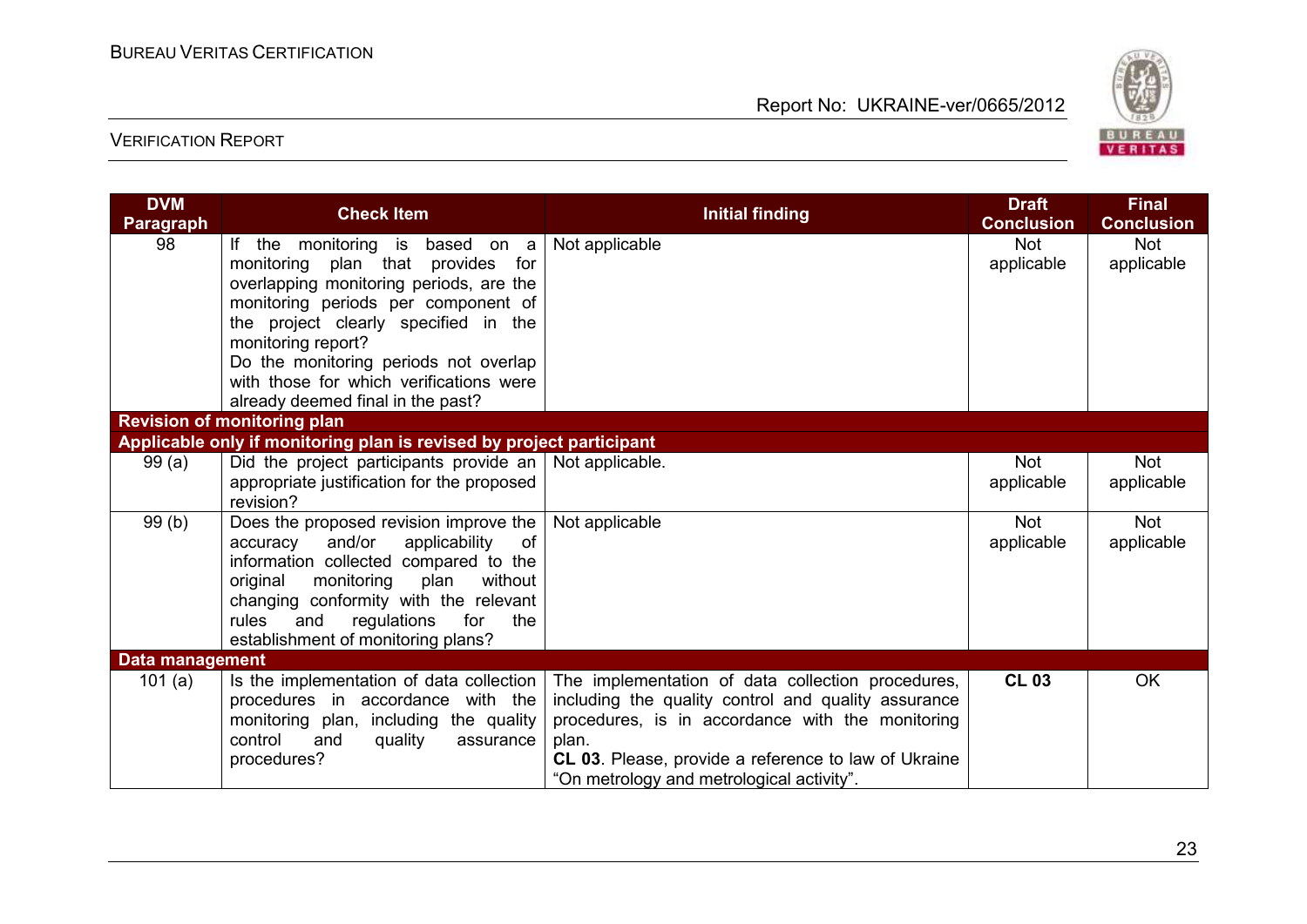

| <b>DVM</b><br><b>Paragraph</b> | <b>Check Item</b>                                                                                                | <b>Initial finding</b>                                                                                                                                                                                                                                                                                                                                                                                                                                                                                                                                                                                                          | <b>Draft</b><br><b>Conclusion</b> | <b>Final</b><br><b>Conclusion</b> |
|--------------------------------|------------------------------------------------------------------------------------------------------------------|---------------------------------------------------------------------------------------------------------------------------------------------------------------------------------------------------------------------------------------------------------------------------------------------------------------------------------------------------------------------------------------------------------------------------------------------------------------------------------------------------------------------------------------------------------------------------------------------------------------------------------|-----------------------------------|-----------------------------------|
| 101(b)                         | function of<br>monitoring<br>Is the<br>the<br>calibration<br>equipment, including<br>its<br>status, is in order? | Routine repair of gas networks is carried out once a<br>year; maintenance - once every six months. Repaired<br>gas equipment is regularly examined to ensure that it<br>works properly and is not a source of gas leaks.<br>Means of metering equipment used for monitoring of<br>the project activity are subject to periodic state<br>verification.                                                                                                                                                                                                                                                                           | <b>OK</b>                         | <b>OK</b>                         |
| 101 $(c)$                      | Are the evidence and records used for<br>the monitoring maintained in a traceable<br>manner?                     | Each quarter, representatives of VEMA S.A., project<br>developers, conduct internal audits of the project<br>monitoring system at PJSC "Kyivgas".<br>Internal audit includes measures on verification of<br>consumed gas accounting and record keeping by<br>Gas accounting service, Gas supply regime<br>department; verification of proper working condition<br>and periodic maintenance of "Gasolina" software;<br>cross-check of data of the program complexes and<br>records of consumed gas, that are kept by the<br>relevant services of the company; checking the<br>timeliness of natural gas meters verification etc. | <b>OK</b>                         | <b>OK</b>                         |
| $101$ (d)                      | Is the data collection and management<br>system for the project in accordance<br>with the monitoring plan?       | The data collection and management system for the<br>project is in accordance with the monitoring plan. The<br>verification team confirms the effectiveness of the<br>existing management and operating systems and<br>considers them suitable for reliable monitoring of the<br>project.<br>CL 04. Please, check the numbering of Tables and<br>Figures in the MR.                                                                                                                                                                                                                                                             | <b>CL 04</b>                      | <b>OK</b>                         |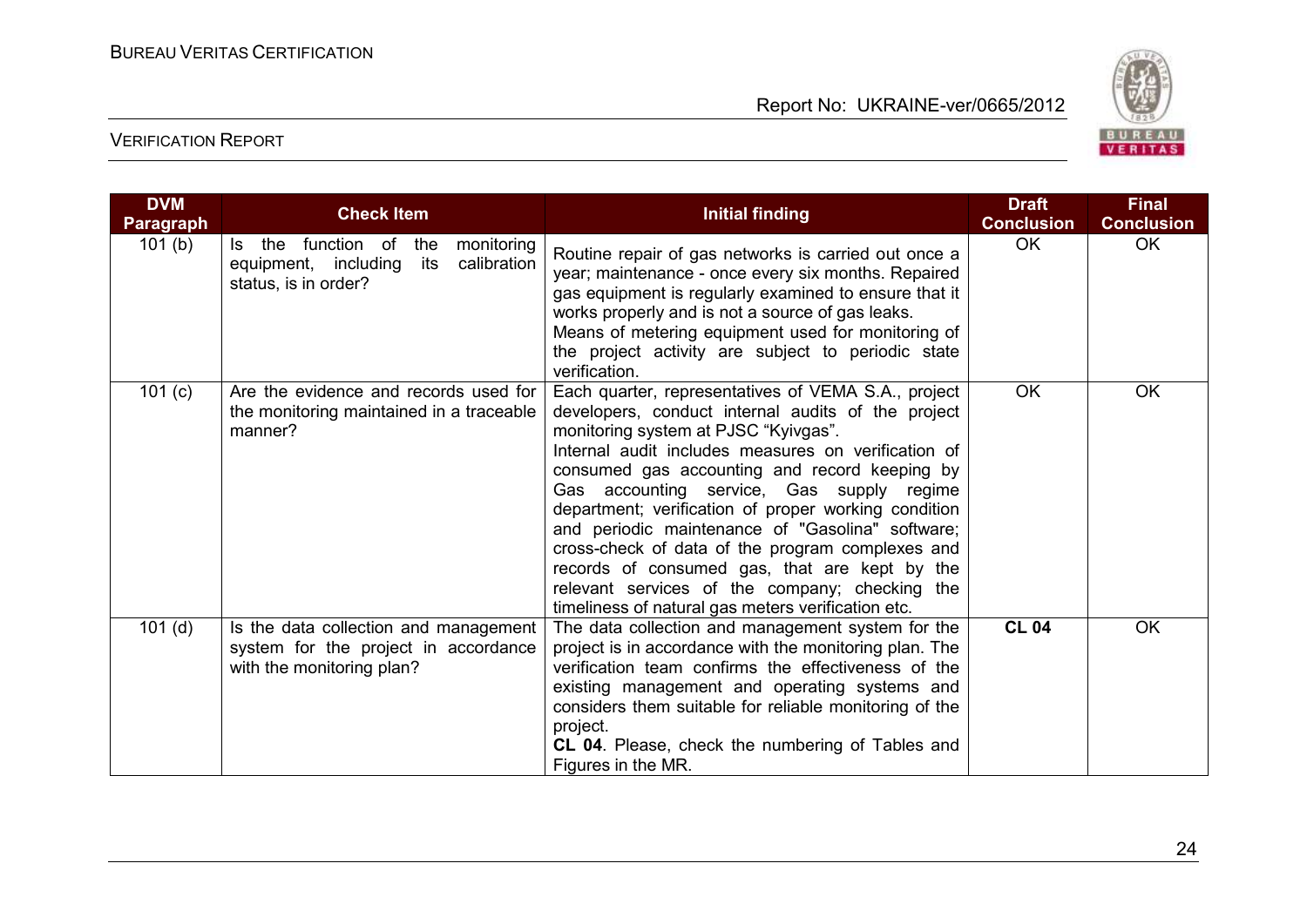

| <b>DVM</b>       | <b>Check Item</b>                                                                  | <b>Initial finding</b> | <b>Draft</b>      | <b>Final</b>      |  |  |
|------------------|------------------------------------------------------------------------------------|------------------------|-------------------|-------------------|--|--|
| <b>Paragraph</b> |                                                                                    |                        | <b>Conclusion</b> | <b>Conclusion</b> |  |  |
|                  | Verification regarding programs of activities (additional elements for assessment) |                        |                   |                   |  |  |
| 102              | Is any JPA that has not been added to $\vert$ Not applicable                       |                        | <b>Not</b>        | <b>Not</b>        |  |  |
|                  | the JI PoA not verified?                                                           |                        | applicable        | applicable        |  |  |
| 103              | the verification<br>based on the<br>ls.                                            | Not applicable         | <b>Not</b>        | <b>Not</b>        |  |  |
|                  | monitoring reports of all JPAs to be                                               |                        | applicable        | applicable        |  |  |
|                  | verified?                                                                          |                        |                   |                   |  |  |
| 103              | verification ensure<br>Does the<br>the                                             | Not applicable         | <b>Not</b>        | <b>Not</b>        |  |  |
|                  | accuracy and conservativeness of the                                               |                        | applicable        | applicable        |  |  |
|                  | emission reductions or enhancements                                                |                        |                   |                   |  |  |
|                  | of removals generated by each JPA?                                                 |                        |                   |                   |  |  |
| 104              | Does the monitoring period not overlap                                             | Not applicable         | <b>Not</b>        | <b>Not</b>        |  |  |
|                  | with previous monitoring periods?                                                  |                        | applicable        | applicable        |  |  |
| 105              | If the AIE learns of an erroneously                                                | Not applicable         | <b>Not</b>        | <b>Not</b>        |  |  |
|                  | included JPA, has the AIE informed the                                             |                        | applicable        | applicable        |  |  |
|                  | JISC of its findings in writing?                                                   |                        |                   |                   |  |  |
|                  |                                                                                    |                        |                   |                   |  |  |
|                  | Applicable to sample-based approach only                                           |                        |                   |                   |  |  |
| 106              | Does the sampling plan prepared by the                                             | Not applicable         | <b>Not</b>        | Not               |  |  |
|                  | AIE:                                                                               |                        | applicable        | applicable        |  |  |
|                  | (a) Describe its sample selection, taking                                          |                        |                   |                   |  |  |
|                  | into                                                                               |                        |                   |                   |  |  |
|                  | account that:                                                                      |                        |                   |                   |  |  |
|                  | (i) For each verification that uses a                                              |                        |                   |                   |  |  |
|                  | sample-based approach, the sample                                                  |                        |                   |                   |  |  |
|                  | shall<br>be<br>sufficiently<br>selection                                           |                        |                   |                   |  |  |
|                  | representative of the JPAs in the JI                                               |                        |                   |                   |  |  |
|                  | PoA such extrapolation to all JPAs                                                 |                        |                   |                   |  |  |
|                  | identified for that verification is                                                |                        |                   |                   |  |  |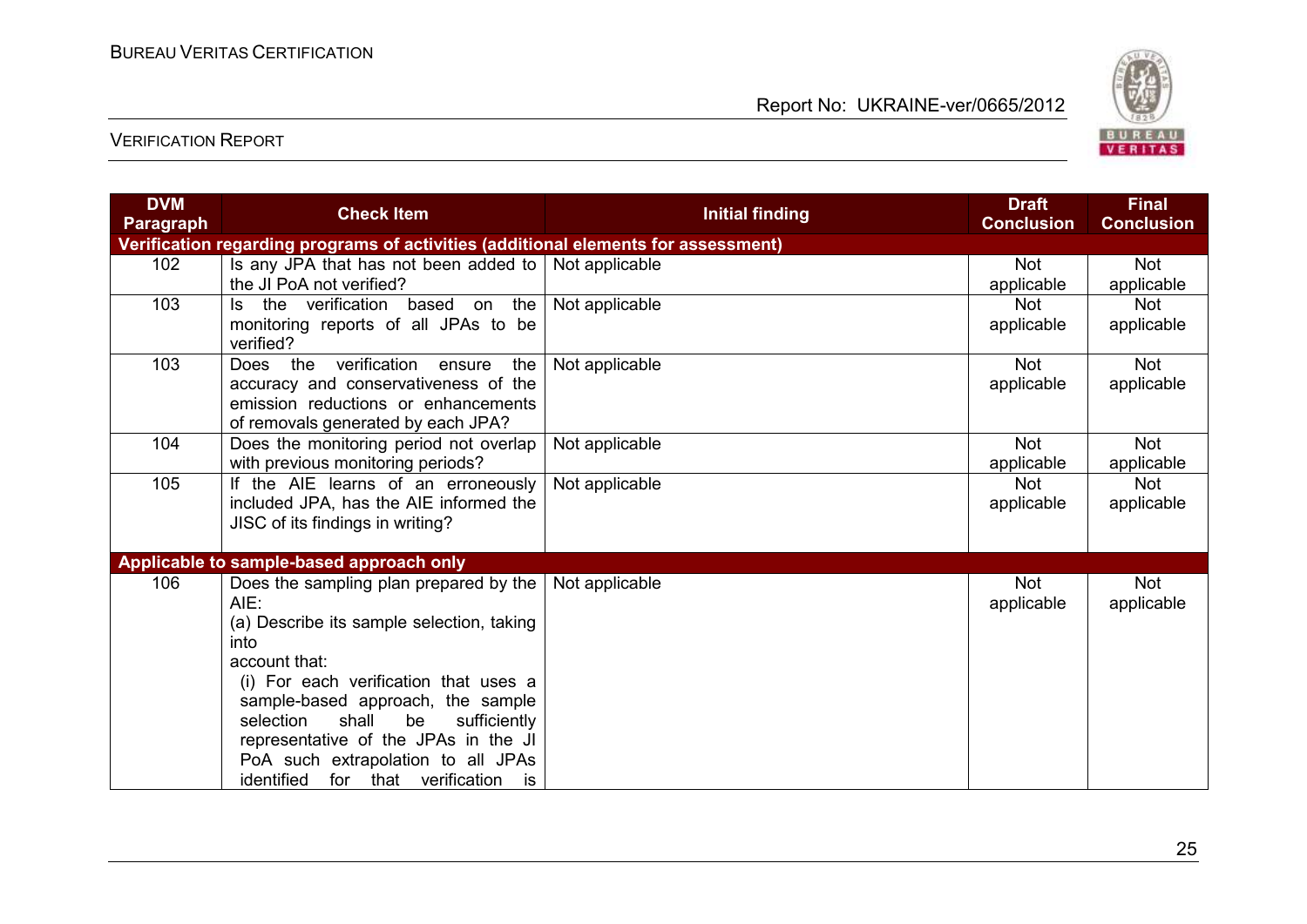

| <b>DVM</b><br><b>Paragraph</b> | <b>Check Item</b>                                                                                                                                                                                                                                                                                                                                                                                                                                                                                                                      | <b>Initial finding</b> | <b>Draft</b><br><b>Conclusion</b> | <b>Final</b><br><b>Conclusion</b> |
|--------------------------------|----------------------------------------------------------------------------------------------------------------------------------------------------------------------------------------------------------------------------------------------------------------------------------------------------------------------------------------------------------------------------------------------------------------------------------------------------------------------------------------------------------------------------------------|------------------------|-----------------------------------|-----------------------------------|
|                                | reasonable, taking<br>into<br>account<br>differences among the characteristics<br>of JPAs, such as:<br>- The types of JPAs;<br>- The complexity of the applicable<br>technologies and/or measures used;<br>- The geographical location of each<br>JPA:<br>- The amounts of expected emission<br>reductions of the JPAs being verified;<br>- The number of JPAs for which<br>emission reductions are<br>being<br>verified;<br>- The length of monitoring periods of<br>the JPAs being verified; and<br>- The samples selected for prior |                        |                                   |                                   |
| 107                            | verifications, if any?<br>the sampling plan ready for<br>ls.<br>publication through the secretariat along<br>with the verification report<br>and<br>supporting documentation?                                                                                                                                                                                                                                                                                                                                                          | Not applicable         | <b>Not</b><br>applicable          | <b>Not</b><br>applicable          |
| 108                            | Has the AIE made site inspections of at $ $<br>least the square root of the number of<br>total JPAs, rounded to the upper whole<br>number? If the AIE makes no site<br>inspections or fewer site inspections<br>than the square root of the number of<br>total JPAs, rounded to the upper whole                                                                                                                                                                                                                                        | Not applicable         | <b>Not</b><br>applicable          | <b>Not</b><br>applicable          |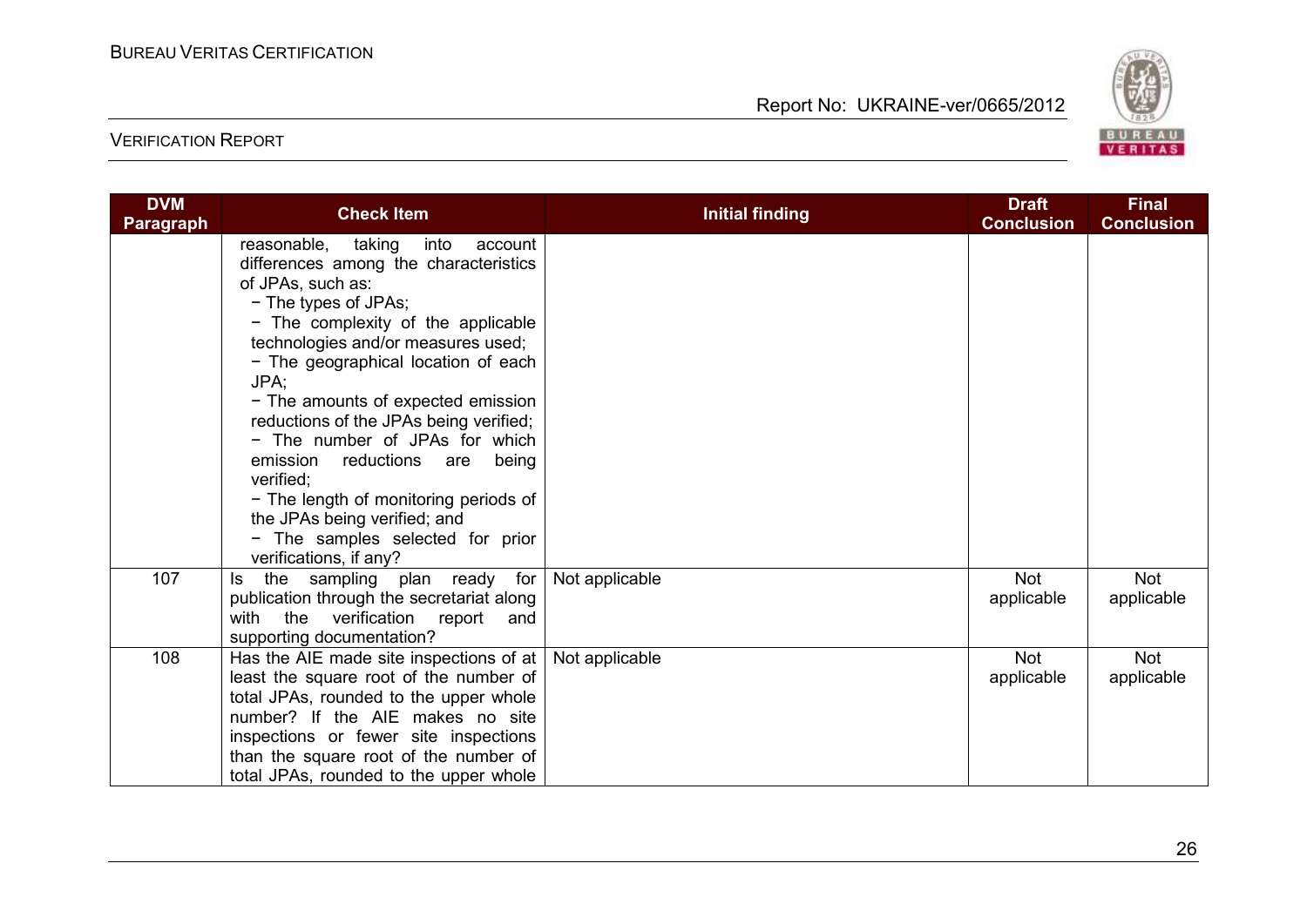

| <b>DVM</b><br>Paragraph | <b>Check Item</b>                                                                                                                                                                                                      | Initial finding | <b>Draft</b><br><b>Conclusion</b> | <b>Final</b><br><b>Conclusion</b> |
|-------------------------|------------------------------------------------------------------------------------------------------------------------------------------------------------------------------------------------------------------------|-----------------|-----------------------------------|-----------------------------------|
|                         | number, then does the AIE provide a<br>explanation<br>reasonable<br>and<br>justification?                                                                                                                              |                 |                                   |                                   |
| 109                     | Is the sampling plan available for<br>submission to the secretariat for the<br>JISC's ex ante assessment? (Optional)                                                                                                   | Not applicable  | Not<br>applicable                 | Not<br>applicable                 |
| 110                     | If the AIE learns of a fraudulently<br>included JPA, a fraudulently monitored<br>JPA or an inflated number of emission<br>reductions claimed in a JI PoA, has the<br>AIE informed the JISC of the fraud in<br>writing? | Not applicable  | <b>Not</b><br>applicable          | <b>Not</b><br>applicable          |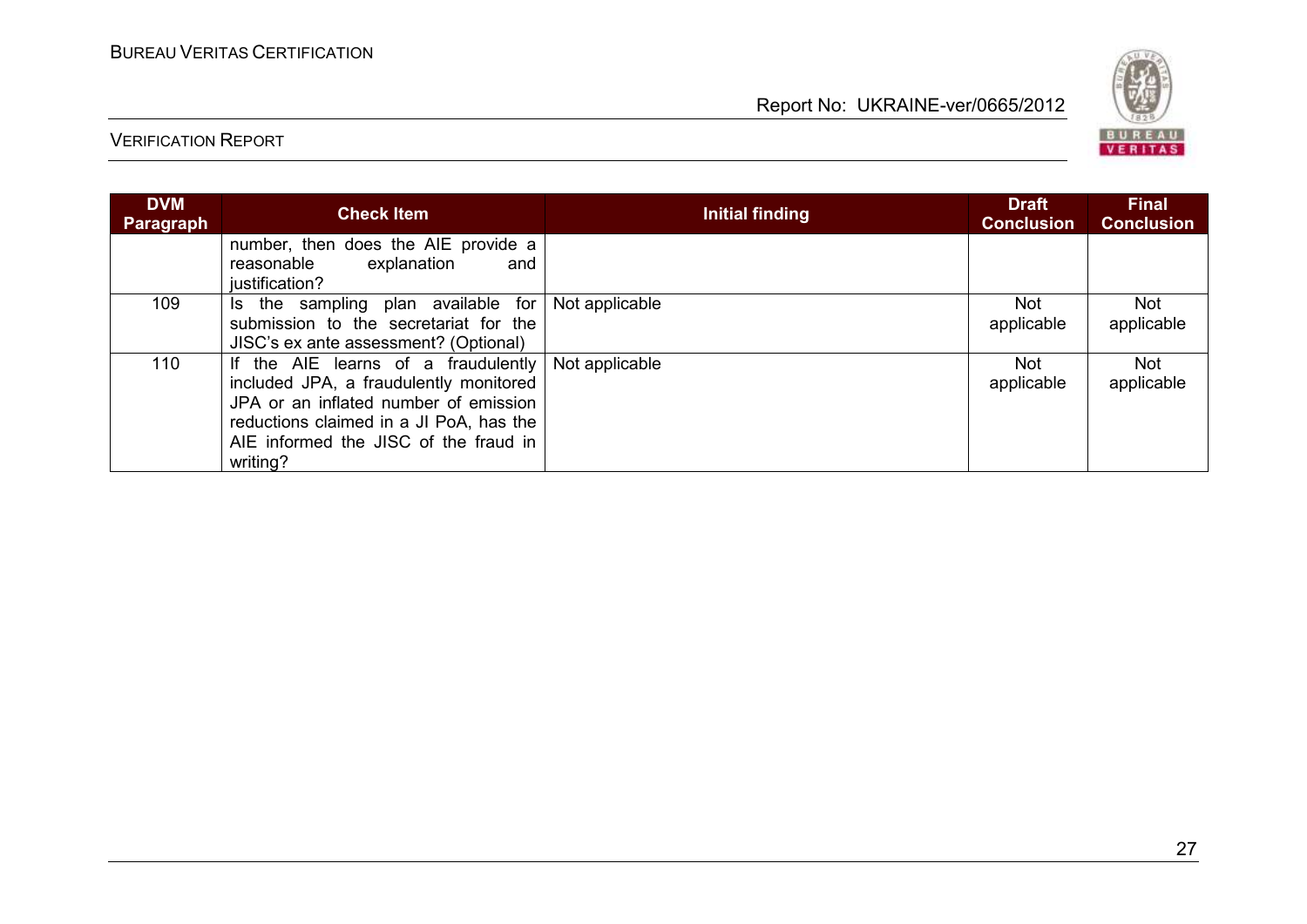

#### VERIFICATION REPORT

## **Table 2. Resolution of Corrective Action and Clarification Requests**

| Draft report clarifications and corrective<br>action requests by verification team                                                                                                                                                                                                      | Ref. to<br>checklist<br>question in<br>table 1 | <b>Summary of project participant</b><br>response                                                                                                                                                                                                                                                                                                                                                                                   | <b>Verification team conclusion</b>                                             |
|-----------------------------------------------------------------------------------------------------------------------------------------------------------------------------------------------------------------------------------------------------------------------------------------|------------------------------------------------|-------------------------------------------------------------------------------------------------------------------------------------------------------------------------------------------------------------------------------------------------------------------------------------------------------------------------------------------------------------------------------------------------------------------------------------|---------------------------------------------------------------------------------|
| <b>CAR 01.</b> Please, provide detailed information<br>on the Letters of Approval (LoA) issued by the<br>parties involved in the monitoring report.                                                                                                                                     | 90                                             | The project was approved by the host<br>Party (Ukraine) - the Letter of Approval<br>No. 2092/23/7 dated 03/08/2012 issued<br>by the State Environmental Investment<br>Agency of Ukraine. The project was also<br>approved by the party $-$ buyer of the<br>emission reduction units (Switzerland) -<br>Letter of Approval No.J294-0485 dated<br>30/05/2012 issued by the Federal Office<br>for the Environment FOEN of Switzerland. | CAR 01 is closed as necessary<br>corrections were made in the MR<br>version 02. |
| <b>CAR 02.</b> The national inventory report of<br>anthropogenic greenhouse gas emissions by<br>sources and removals by sinks in Ukraine for<br>1990-2009 is stated as the data source for<br>parameters in Tables 4 and 5 of the MR. But<br>the Inventory for 1990-2010 shall be used. | 95(b)                                          | The<br>national<br>inventory<br>report of<br>anthropogenic greenhouse gas emissions<br>by sources and removals by sinks in<br>Ukraine for 1990-2010 was used to<br>determine certain parameters. Refer to<br>the MR version 02.                                                                                                                                                                                                     | CAR 02 is closed as necessary<br>corrections were made.                         |
| <b>CAR 03.</b> An incorrect reference to supporting<br>document is provided after Table 5.                                                                                                                                                                                              | 95(b)                                          | parameter values<br>Annual<br>used to<br>calculate GHG emissions for the project<br>and the baseline scenarios are shown in<br>Annexes 3.1-3.3.: Calculation of GHG<br>emission reductions under the project<br>of greenhouse<br>"Reduction<br>gases<br>emissions by gasification of Kyiv city"                                                                                                                                     | CAR 03 is closed as correct<br>reference was provided.                          |